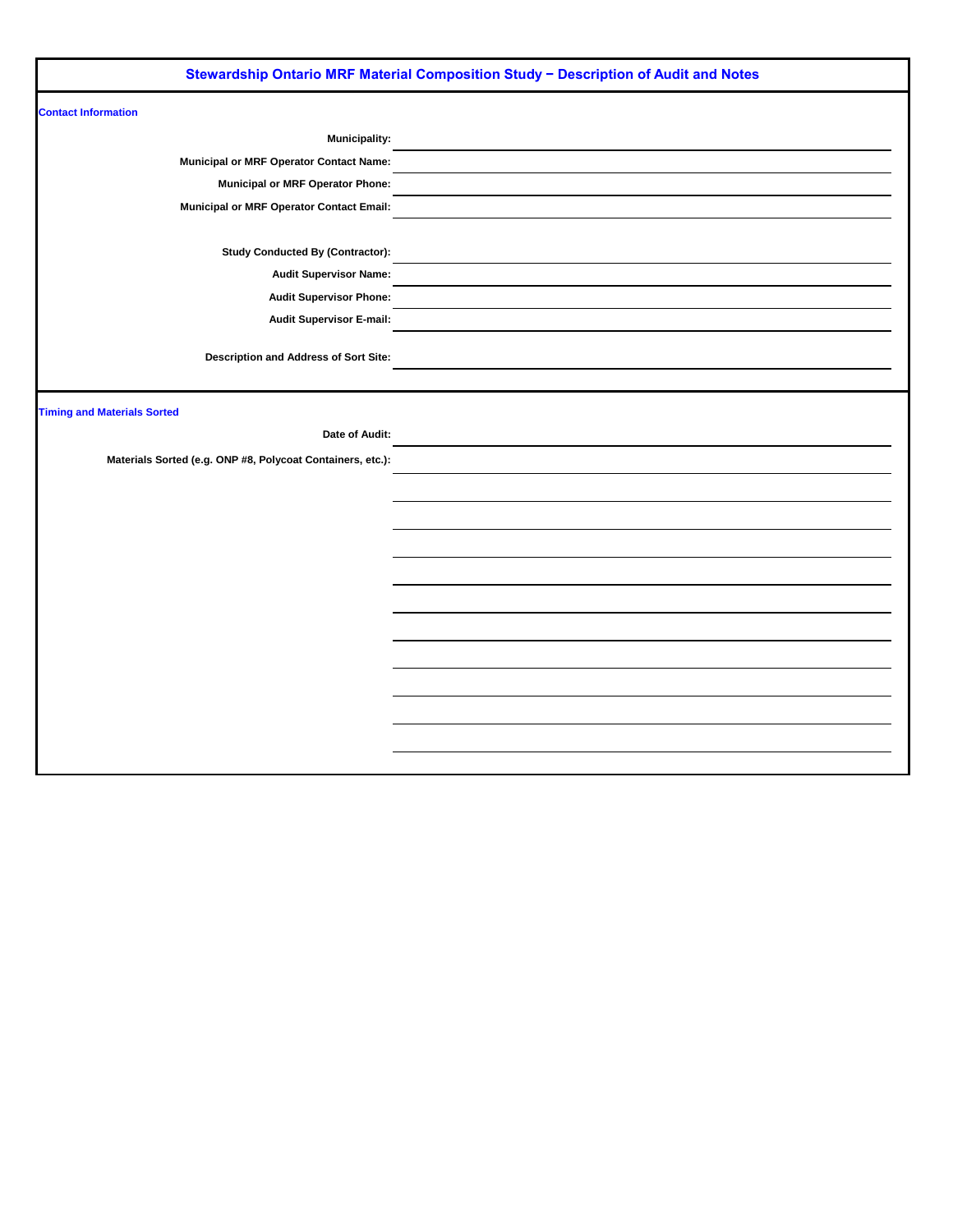## **Stewardship Ontario MRF Material Composition Study − Description of Audit and Notes**

## **Notes / Observations**

Pertinent information that may be useful for interpreting the results, general observations on waste composition, problems/issues with the audit, etc.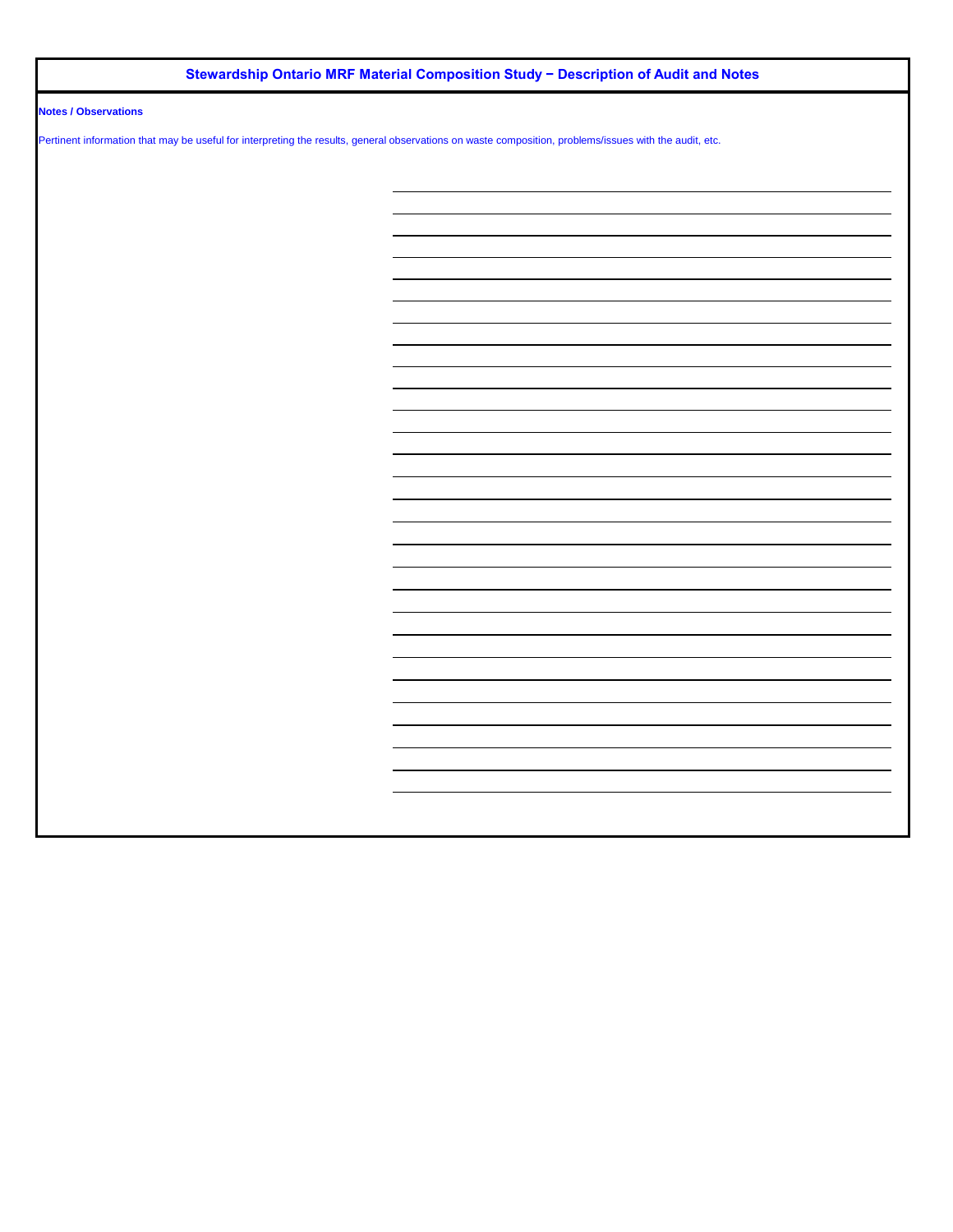|                                 | Stewardship Ontario MRF Material Composition Study - Material Categories |                                                                                                                                                                                                                                                                                                                                                                                                                               |
|---------------------------------|--------------------------------------------------------------------------|-------------------------------------------------------------------------------------------------------------------------------------------------------------------------------------------------------------------------------------------------------------------------------------------------------------------------------------------------------------------------------------------------------------------------------|
| Commodity                       | <b>Material Category</b>                                                 | <b>Description / Examples</b>                                                                                                                                                                                                                                                                                                                                                                                                 |
| ONP#8                           | Newspaper and Inserts                                                    | Daily and weekly newspapers, community newspapers, free newspapers and other newsprint publications. E.g. Globe and Mail, Star,<br>Metro, Auto Trader, Condo Living, Real Estate News. Includes flyers and advertising distributed with newspapers.                                                                                                                                                                           |
| ONP <sub>#6</sub>               | Magazines & Catalogues                                                   | Glossy magazines, catalogues, calendars, annual reports (must be bound, i.e. stapled or glued).                                                                                                                                                                                                                                                                                                                               |
| OCC/OBB Mix (Hardpack)          | Telephone Books / Directories                                            | Telephone books and other directories such as the Yellow Pages.                                                                                                                                                                                                                                                                                                                                                               |
| <b>Residential Mixed Papers</b> | Other Printed Paper (Obligated)                                          | Mixed fine paper and bills and statements, ad mail, etc. Includes non-newsprint flyers and advertising.                                                                                                                                                                                                                                                                                                                       |
| <b>Mixed Fibres</b>             | Other Printed Paper (Non-Obligated)                                      | Writing paper, office paper, soft or hard covered books                                                                                                                                                                                                                                                                                                                                                                       |
|                                 | Corrugated Cardboard                                                     | Includes micro-flute corrugated containers, pizza boxes, waxed corrugated containers, electronic product boxes such as television and<br>computer boxes, boxes used to direct mail for residential consumers.<br>Kraft paper bags and wrap, grocery or retail bags, potato bags, some pet food bags, includes brown, white, and coloured kraft paper<br>and bags. No bags with bonded plastic or foil liners/layers/coatings. |
|                                 | Boxboard / Cores/Molded Pulp                                             | Boxboard, paperboard, cereal box, shoe box, frozen food box, cores from toilet paper/toweling/gift wrap, etc. Includes wet-strength<br>boxboard, fast food, ice cream boxes, cartons such as fry/onion ring boxes and paper plates.<br>Molded pulp packaging such as egg cartons, drink trays, other trays, molded pulp flower pots/trays, etc.                                                                               |
|                                 | <b>Gable Top Containers</b>                                              | Polycoat containers with a gable shaped top, milk and milk substitutes like soy, almond and rice milk, juices, some foods, sugar,<br>molasses etc.                                                                                                                                                                                                                                                                            |
|                                 | <b>Aseptic Containers</b>                                                | Polycoat fibre and foil containers (e.g. Tetra Pak) for soy, almond and rice milk, juice boxes, water, wine and other spirits, soup,<br>sauces etc.                                                                                                                                                                                                                                                                           |
|                                 | Polycoat Cups                                                            | Hot beverage/food containers, with polycoat on inside only, including coffee cups, soup cups/bowls, chili cups etc. (excludes fountain<br>drink cups) and Cold beverage/food containers with polycoat on both sides including fountain drinks, take-out ice cream cups.                                                                                                                                                       |
|                                 | <b>Spiral Wound Containers</b>                                           | Polycoat or paper containers with steel bottoms include chip containers, frozen concentrate juices, pre-packaged cookie dough, etc.<br>May also have foil and/or plastic on ends.                                                                                                                                                                                                                                             |
|                                 | Ice Cream Containers and Other Bleached Long Polycoat                    | Polycoated paper ice cream containers, typically with a lid, excluding boxboard folded ice cream boxes. Food containers with white                                                                                                                                                                                                                                                                                            |
|                                 | Fibre                                                                    | fibre and a rolled or folded rim, includes Michelina's frozen food, KFC tubs.                                                                                                                                                                                                                                                                                                                                                 |
|                                 | Paper Laminates                                                          | Paper with aluminum foil, paper with plastic, multi-layered paper - Includes microwave popcorn bags, some cookie bags, gift wrap,<br>dog food bags, paper granola bar wrappers, etc.                                                                                                                                                                                                                                          |
|                                 | Other Accepted Recyclables                                               | All other typically accepted recyclable materials in Ontario BB Programs, plastic containers, film plastic, steel & aluminum containers,<br>glass food & beverage containers)                                                                                                                                                                                                                                                 |
|                                 | <b>Other Material</b>                                                    | All other material not listed above and other prohibited material not typically accepted in Ontario BB Programs.                                                                                                                                                                                                                                                                                                              |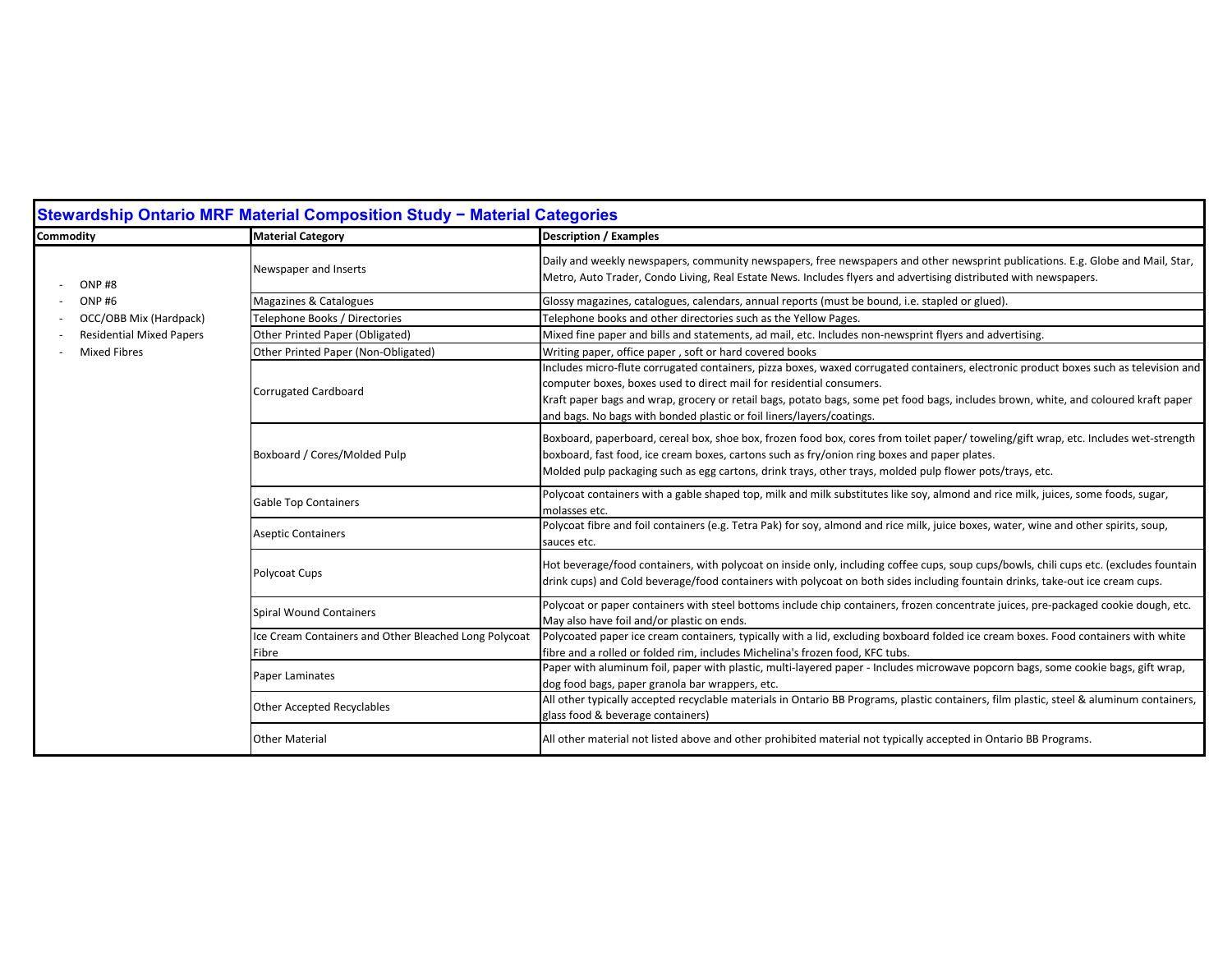| Commodity                  | <b>Material Category</b>                                       | <b>Description / Examples</b>                                                                                                                                                                                                                                                                 |
|----------------------------|----------------------------------------------------------------|-----------------------------------------------------------------------------------------------------------------------------------------------------------------------------------------------------------------------------------------------------------------------------------------------|
| <b>Polycoat Containers</b> | <b>Gable Top Containers</b>                                    | Polycoat containers with a gable shaped top, milk and milk substitutes like soy, almond and rice milk, juices, some foods, sugar,<br>molasses etc.                                                                                                                                            |
|                            | <b>Aseptic Containers</b>                                      | Polycoat fibre and foil containers (e.g. Tetra Pak) for soy, almond and rice milk, juice boxes, water, wine and other spirits, soup,<br>sauces etc.                                                                                                                                           |
|                            | Polycoat Cups                                                  | Hot beverage/food containers, with polycoat on inside only, including coffee cups, soup cups/bowls, chili cups etc. (excludes fountain<br>drink cups) and Cold beverage/food containers with polycoat on both sides including fountain drinks, take-out ice cream cups.                       |
|                            | <b>Spiral Wound Containers</b>                                 | Polycoat or paper containers with steel bottoms including chip containers, frozen concentrate juices, pre-packaged cookie dough, etc.<br>May also have foil and/or plastic on ends.                                                                                                           |
|                            | Ice Cream Containers and Other Bleached Long Polycoat<br>Fibre | Polycoated paper ice cream containers, typically with a lid, excluding boxboard folded ice cream boxes. Food containers with white<br>fibre and a rolled or folded rim, includes Michelina's frozen food, KFC tubs.                                                                           |
|                            | Paper Laminates                                                | Paper with aluminum foil, paper with plastic, multi-layered paper - Includes microwave popcorn bags, some cookie bags, gift wrap,<br>dog food bags, paper granola bar wrappers, etc.                                                                                                          |
|                            | Other Accepted Recyclables                                     | All other typically accepted recyclable materials in Ontario BB Programs (printed paper and paper packaging, plastic containers, film<br>plastic, steel & aluminum containers, glass food & beverage containers)                                                                              |
|                            | <b>Other Material</b>                                          | All other material not listed above and other prohibited material not typically accepted in Ontario BB Programs.                                                                                                                                                                              |
| <b>Mixed Plastics</b>      | #1 PET Bottles and Jars                                        | #1 plastic bottles and jars including pop, juice, liquor, cooking oil, honey, dish soap, etc.                                                                                                                                                                                                 |
| Tubs & Lids (#2, #4, & #5) | #1 PET Thermoform - Clear                                      | #1 clamshells, #1 egg cartons, #1 trays, #1 blister packaging, etc.                                                                                                                                                                                                                           |
| PET Bottles (#1)           | #1 PET Thermoform - Coloured                                   | Coloured PET microwaveable trays, etc.                                                                                                                                                                                                                                                        |
| <b>HDPE (#2)</b>           | #2 HDPE Bottles and Jugs                                       | #2 plastic bottles and jugs, juice, milk, laundry soap, shampoo, windshield washer fluid, etc.                                                                                                                                                                                                |
| <b>Film Plastic</b>        | #2 Other HDPE Containers                                       | Other #2 containers such as margarine and yogurt containers made from HDPE                                                                                                                                                                                                                    |
|                            | Flexible Film Plastic - LDPE & HDPE                            | HDPE & LDPE film, dry cleaning bags, bread bags, frozen food bags, milk bags, toilet paper and paper towel over-wrap, lawn seed<br>bags, grocery and retail carry-out bags<br>Non-packaging HDPE & LDPE film (e.g. kitchen catchers, sandwich and freezer bags, etc.) goes in Other Material. |
|                            | #5 PP Bottles                                                  | #5 plastic bottles includes nutritional supplement drinks, shampoos, etc.                                                                                                                                                                                                                     |
|                            | #5 Other PP Containers                                         | #5 containers such as margarine and yogurt containers and other containers made from PP, including tubs and lids with resin codes<br>#5 PP                                                                                                                                                    |
|                            | #6 PS - Expanded Polystyrene                                   | # 6 Foam take-out containers such as drink cups, large, white packaging foam, meat trays, etc.                                                                                                                                                                                                |
|                            | #6 PS - Non-expanded Polystyrene                               | #6 Polystyrene clear clamshell containers such as berry and muffin containers, opaque clamshell containers such as food take-out<br>containers, yogurt containers, rigid trays, small milk or cream containers for hot beverages, cold drink cups.                                            |
|                            | Plastic Laminates and Other Film Packaging                     | Laminated plastic film and bags that are at least 85% plastic (by weight). Includes chip bags, vacuum sealed bags, cereal liners, candy<br>wraps, pasta bags, boil in a bag, plastic based food pouches, etc.                                                                                 |
|                            | Other Rigid Plastic Packaging (#3, #4 & #7)                    | Other rigid containers (#3, #4 & #7), non-PET blister packaging, unmarked/coded packaging, plant pots and trays, pails, etc.                                                                                                                                                                  |
|                            | <b>Other Accepted Recyclables</b>                              | All other typically accepted recyclable materials in Ontario BB Programs (printed paper, paper packaging, steel & aluminum<br>containers, glass food & beverage containers)                                                                                                                   |
|                            | <b>Other Material</b>                                          | All other material not listed above and other prohibited material not typically accepted in Ontario BB Programs.                                                                                                                                                                              |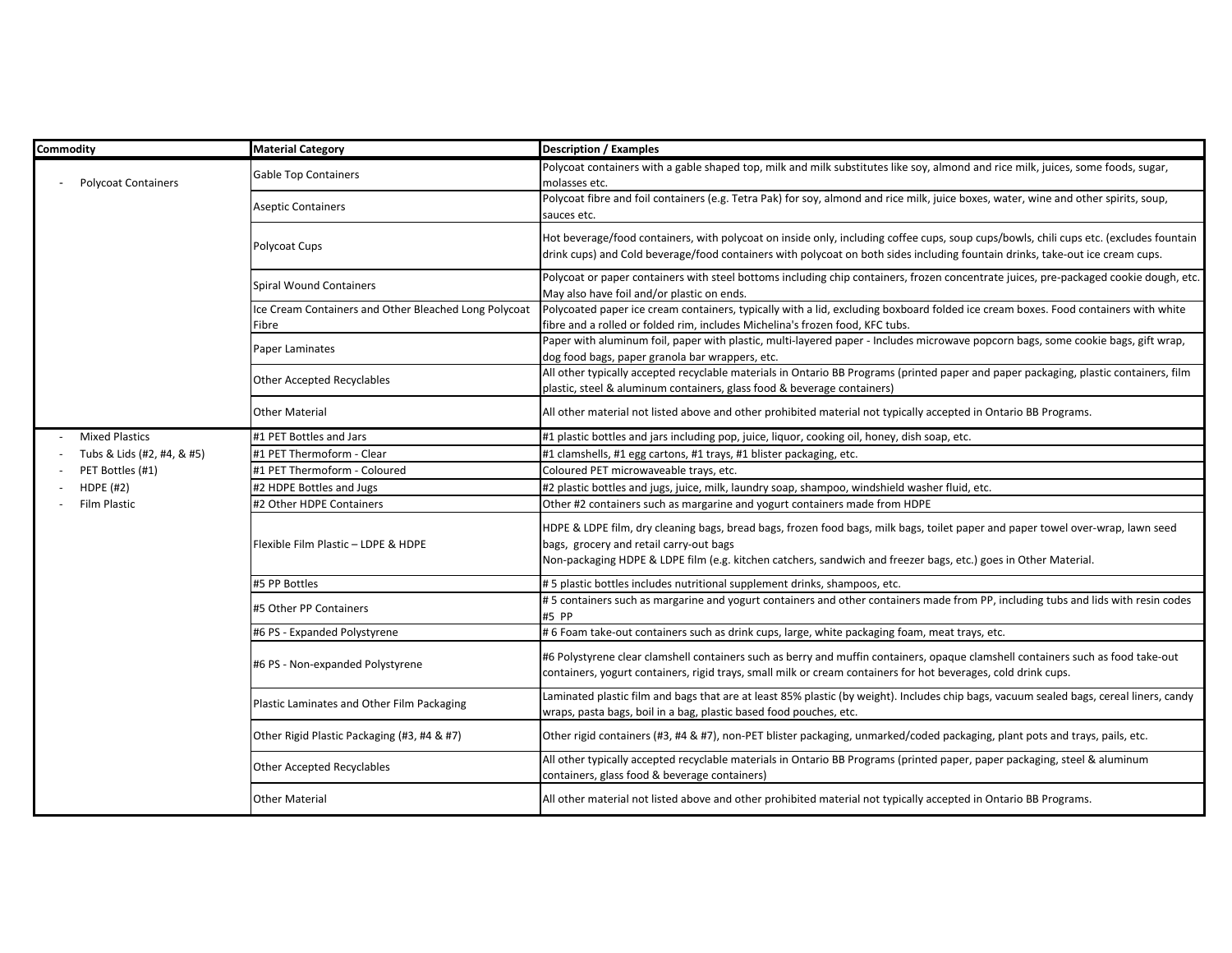| Stewardship Ontario MRF Material Composition Study - Waste Sort Log |                                                             |                  |                                                  |  |  |  |  |  |
|---------------------------------------------------------------------|-------------------------------------------------------------|------------------|--------------------------------------------------|--|--|--|--|--|
|                                                                     | <b>Municipality:</b>                                        |                  |                                                  |  |  |  |  |  |
|                                                                     |                                                             |                  | Each sample should be sorted separately into the |  |  |  |  |  |
|                                                                     | Date:                                                       |                  | material categories for that commodity.          |  |  |  |  |  |
|                                                                     | Commodity (e.g. ONP #8):                                    |                  |                                                  |  |  |  |  |  |
|                                                                     |                                                             |                  |                                                  |  |  |  |  |  |
|                                                                     | <b>Total Weight of Sample (kg)</b>                          |                  |                                                  |  |  |  |  |  |
| <b>Commodity</b>                                                    | <b>Material Category</b>                                    | Net Weight (kg)* | Notes**                                          |  |  |  |  |  |
| ONP#8                                                               | Newspaper and Inserts                                       |                  |                                                  |  |  |  |  |  |
| <b>ONP#6</b>                                                        | Magazines & Catalogues                                      |                  |                                                  |  |  |  |  |  |
| OCC/OBB Mix (Hardpack)                                              | Telephone Books / Directories                               |                  |                                                  |  |  |  |  |  |
| <b>Residential Mixed Papers</b>                                     | Other Printed Paper (Obligated)                             |                  |                                                  |  |  |  |  |  |
| <b>Mixed Fibres</b>                                                 | Other Printed Paper (Non-Obligated)<br>Corrugated Cardboard |                  |                                                  |  |  |  |  |  |
|                                                                     | Boxboard / Cores/Molded Pulp                                |                  |                                                  |  |  |  |  |  |
|                                                                     | <b>Gable Top Containers</b>                                 |                  |                                                  |  |  |  |  |  |
|                                                                     | <b>Aseptic Containers</b>                                   |                  |                                                  |  |  |  |  |  |
|                                                                     | Polycoat Cups                                               |                  |                                                  |  |  |  |  |  |
|                                                                     | <b>Spiral Wound Containers</b>                              |                  |                                                  |  |  |  |  |  |
|                                                                     | Ice Cream Containers and Other Bleached Long Polycoat Fibre |                  |                                                  |  |  |  |  |  |
|                                                                     | Paper Laminates                                             |                  |                                                  |  |  |  |  |  |
|                                                                     | <b>Other Accepted Recyclables</b>                           |                  |                                                  |  |  |  |  |  |
|                                                                     | <b>Other Material</b>                                       |                  |                                                  |  |  |  |  |  |
| <b>Polycoat Containers</b>                                          | <b>Gable Top Containers</b>                                 |                  |                                                  |  |  |  |  |  |
|                                                                     | <b>Aseptic Containers</b>                                   |                  |                                                  |  |  |  |  |  |
|                                                                     | Polycoat Cups<br><b>Spiral Wound Containers</b>             |                  |                                                  |  |  |  |  |  |
|                                                                     |                                                             |                  |                                                  |  |  |  |  |  |
|                                                                     | Ice Cream Containers and Other Bleached Long Polycoat Fibre |                  |                                                  |  |  |  |  |  |
|                                                                     | Paper Laminates                                             |                  |                                                  |  |  |  |  |  |
|                                                                     | <b>Other Accepted Recyclables</b>                           |                  |                                                  |  |  |  |  |  |
|                                                                     | <b>Other Material</b>                                       |                  |                                                  |  |  |  |  |  |
| <b>Mixed Plastics</b>                                               | #1 PET Bottles and Jars                                     |                  |                                                  |  |  |  |  |  |
| Tubs & Lids (#2, #4, & #5)                                          | #1 PET Thermoform - Clear                                   |                  |                                                  |  |  |  |  |  |
| PET Bottles (#1)<br><b>HDPE (#2)</b>                                | #1 PET Thermoform - Coloured<br>#2 HDPE Bottles and Jugs    |                  |                                                  |  |  |  |  |  |
| Film Plastic                                                        | #2 Other HDPE Containers                                    |                  |                                                  |  |  |  |  |  |
|                                                                     | Flexible Film Plastic - LDPE & HDPE                         |                  |                                                  |  |  |  |  |  |
|                                                                     | #5 PP Bottles                                               |                  |                                                  |  |  |  |  |  |
|                                                                     | #5 Other PP Containers                                      |                  |                                                  |  |  |  |  |  |
|                                                                     | #6 PS - Expanded Polystyrene                                |                  |                                                  |  |  |  |  |  |
|                                                                     | #6 PS - Non-expanded Polystyrene                            |                  |                                                  |  |  |  |  |  |
|                                                                     | Plastic Laminates and Other Film Packaging                  |                  |                                                  |  |  |  |  |  |
|                                                                     | Other Rigid Plastic Packaging (#3, #4 & #7)                 |                  |                                                  |  |  |  |  |  |
|                                                                     | Other Accepted Recyclables<br><b>Other Material</b>         |                  |                                                  |  |  |  |  |  |
| Aluminum (Cans, Containers,                                         |                                                             |                  |                                                  |  |  |  |  |  |
| Aerosols, Foil)                                                     | Aluminum Food & Beverage Cans                               |                  |                                                  |  |  |  |  |  |
|                                                                     | Aluminum Foil & Foil Trays                                  |                  |                                                  |  |  |  |  |  |
|                                                                     | Aluminum Aerosols                                           |                  |                                                  |  |  |  |  |  |
|                                                                     | Other Accepted Recyclables                                  |                  |                                                  |  |  |  |  |  |
|                                                                     | <b>Other Material</b>                                       |                  |                                                  |  |  |  |  |  |
| Steel (Cans, Containers, Aerosols)                                  | Steel Food and Beverage Cans                                |                  |                                                  |  |  |  |  |  |
|                                                                     | <b>Steel Aerosol Container</b><br><b>Steel Paint Cans</b>   |                  |                                                  |  |  |  |  |  |
|                                                                     | <b>Other Accepted Recyclables</b>                           |                  |                                                  |  |  |  |  |  |
|                                                                     | <b>Other Material</b>                                       |                  |                                                  |  |  |  |  |  |
| Residue                                                             | Printed Paper                                               |                  |                                                  |  |  |  |  |  |
|                                                                     | <b>Composite Paper Packaging</b>                            |                  |                                                  |  |  |  |  |  |
|                                                                     | Cardboard/Boxboard/Cores/Kraft Paper Packaging              |                  |                                                  |  |  |  |  |  |
|                                                                     | Other Laminate Paper Packaging                              |                  |                                                  |  |  |  |  |  |
|                                                                     | Rigid Plastic Packaging                                     |                  |                                                  |  |  |  |  |  |
|                                                                     | #2 LDPE/HDPE Plastic Film                                   |                  |                                                  |  |  |  |  |  |
|                                                                     | Plastic Laminates and Other Film Packaging                  |                  |                                                  |  |  |  |  |  |
|                                                                     | Aluminum Packaging<br><b>Steel Packaging</b>                |                  |                                                  |  |  |  |  |  |
|                                                                     | <b>Other Material</b>                                       |                  |                                                  |  |  |  |  |  |
|                                                                     |                                                             |                  |                                                  |  |  |  |  |  |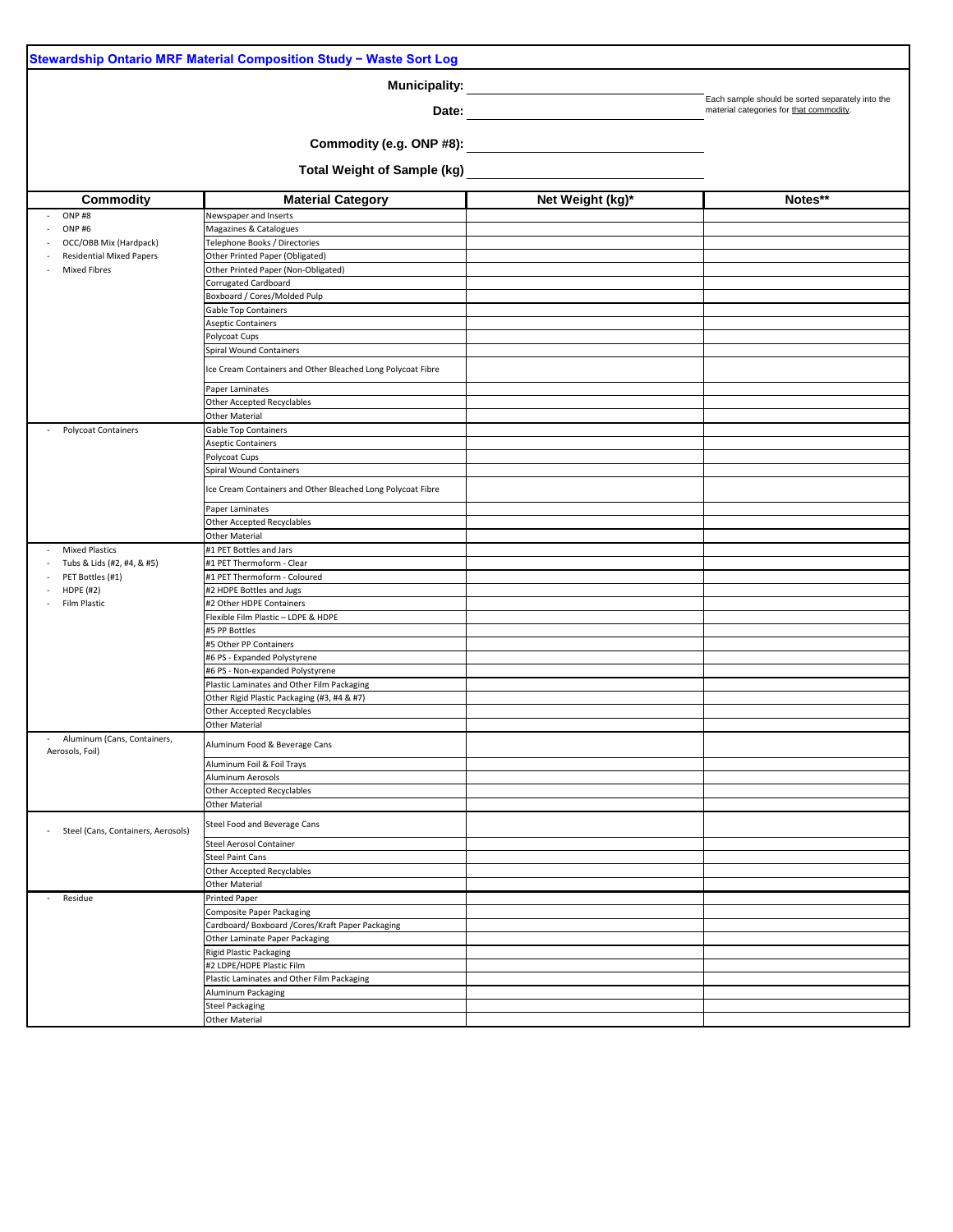| <b>Municipality:</b><br>PET Bottles PET Bottles PET Bottles PET Bottles PET Bottles PET Bottles PET Bottles PET Bottles PET Bottles<br>PET Bottles<br>«CC/OBB Mix OCC/OBB Mix OCC/OBB Mix OCC/OBB Mix OCC/OBB Mix OCC/OBB Mix OCC/OBB Mix OCC/OBB Mix OCC/OBB Mix OCC/OBB Mix (Hardpack) (Hardpack) (Hardpack) (Hardpack) (Hardpack) (Hardpack) (Hardpack) (Hardpack) (Hardpack) (Ha<br>Mixed Fibres Mixed Fibres Mixed Fibres Mixed Fibres Mixed Fibres Mixed Fibres Mixed Fibres Mixed Fibres Mixed Fibres Mixed Fibres Mixed Fibres Mixed Plastics Mixed Plastics Mixed Plastics Mixed Plastics Mixed Plastics Mixe<br>Residue<br>Residue<br>Commodity (e.g. ONP #8):<br>(#1)<br>(#1)<br>(#1)<br>(#1)<br>(#1)<br>(#1)<br>(#1)<br>(#1)<br>(#1)<br>(#1)<br>(Hardpack)<br>Date (month/day/year)<br><b>Sample Number:</b><br>Sample Size (Kg):<br><b>Notes:</b><br>Net Weight   Net Weight   Net Weight   Net Weight   Net Weight   Net Weight   Net Weight   Net Weight   Net Weight   Net Weight   Net Weight   Net Weight   Net Weight   Net Weight   Net Weight   Net Weight   Net Weight   N<br>(kg)<br>(kg)<br>(kg)<br>(kg)<br>(kg)<br>(kg)<br>(kg)<br>(kg)<br>(kg)<br>(kg)<br>(kg)<br>(kg)<br>(kg)<br>(kg)<br>(kg)<br>(kg)<br>(kg)<br>(kg)<br>(kg)<br>(kg)<br>(kg)<br>(kg)<br>(kg)<br>(kg)<br>(kg)<br>(kg)<br>(kg)<br>(kg)<br>(kg)<br>(kg)<br>(kg)<br>(kg)<br>(kg)<br>(kg)<br>(kg)<br>(kg)<br>(ka)<br>Telephone Books / Directories<br>Other Printed Paper (Obligated)<br>Corrugated Cardboard<br>Boxboard / Cores/Molded Pulp<br>Polycoat Cups<br>Spiral Wound Containers<br>Ice Cream Containers and Other Bleached Long Polycoat Fibre<br>Other Accepted Recyclables<br>Polycoat Cups<br>Other Accepted Recyclables<br>#1 PET Thermoform - Clear<br>#1 PET Thermoform - Coloured<br>Flexible Film Plastic - LDPE & HDPE<br>#6 PS - Non-expanded Polystyrene<br>Other Accepted Recyclables<br>Other Material<br>Aluminum Food & Beverage Cans<br>Aluminum Foil & Foil Trays<br>Other Material<br>Steel Food and Beverage Cans<br>Steel Paint Cans<br>Other Accepted Recyclables<br>Other Material<br>Printed Paper<br>Composite Paper Packaging<br>Cardboard/ Boxboard /Cores/Kraft Paper Packaging<br>#2 LDPE/HDPE Plastic Film<br>Plastic Laminates and Other Film Packaging<br>Other Material | <u>s material composition otaly sont results</u>                                |  |  |  |  |  |  |  |  |  |  |  |  |  |  |  |  |  |  |
|----------------------------------------------------------------------------------------------------------------------------------------------------------------------------------------------------------------------------------------------------------------------------------------------------------------------------------------------------------------------------------------------------------------------------------------------------------------------------------------------------------------------------------------------------------------------------------------------------------------------------------------------------------------------------------------------------------------------------------------------------------------------------------------------------------------------------------------------------------------------------------------------------------------------------------------------------------------------------------------------------------------------------------------------------------------------------------------------------------------------------------------------------------------------------------------------------------------------------------------------------------------------------------------------------------------------------------------------------------------------------------------------------------------------------------------------------------------------------------------------------------------------------------------------------------------------------------------------------------------------------------------------------------------------------------------------------------------------------------------------------------------------------------------------------------------------------------------------------------------------------------------------------------------------------------------------------------------------------------------------------------------------------------------------------------------------------------------------------------------------------------------------------------------------------------------------------------------------------------------------------------------------------------------------------------|---------------------------------------------------------------------------------|--|--|--|--|--|--|--|--|--|--|--|--|--|--|--|--|--|--|
|                                                                                                                                                                                                                                                                                                                                                                                                                                                                                                                                                                                                                                                                                                                                                                                                                                                                                                                                                                                                                                                                                                                                                                                                                                                                                                                                                                                                                                                                                                                                                                                                                                                                                                                                                                                                                                                                                                                                                                                                                                                                                                                                                                                                                                                                                                          |                                                                                 |  |  |  |  |  |  |  |  |  |  |  |  |  |  |  |  |  |  |
|                                                                                                                                                                                                                                                                                                                                                                                                                                                                                                                                                                                                                                                                                                                                                                                                                                                                                                                                                                                                                                                                                                                                                                                                                                                                                                                                                                                                                                                                                                                                                                                                                                                                                                                                                                                                                                                                                                                                                                                                                                                                                                                                                                                                                                                                                                          |                                                                                 |  |  |  |  |  |  |  |  |  |  |  |  |  |  |  |  |  |  |
|                                                                                                                                                                                                                                                                                                                                                                                                                                                                                                                                                                                                                                                                                                                                                                                                                                                                                                                                                                                                                                                                                                                                                                                                                                                                                                                                                                                                                                                                                                                                                                                                                                                                                                                                                                                                                                                                                                                                                                                                                                                                                                                                                                                                                                                                                                          |                                                                                 |  |  |  |  |  |  |  |  |  |  |  |  |  |  |  |  |  |  |
|                                                                                                                                                                                                                                                                                                                                                                                                                                                                                                                                                                                                                                                                                                                                                                                                                                                                                                                                                                                                                                                                                                                                                                                                                                                                                                                                                                                                                                                                                                                                                                                                                                                                                                                                                                                                                                                                                                                                                                                                                                                                                                                                                                                                                                                                                                          |                                                                                 |  |  |  |  |  |  |  |  |  |  |  |  |  |  |  |  |  |  |
|                                                                                                                                                                                                                                                                                                                                                                                                                                                                                                                                                                                                                                                                                                                                                                                                                                                                                                                                                                                                                                                                                                                                                                                                                                                                                                                                                                                                                                                                                                                                                                                                                                                                                                                                                                                                                                                                                                                                                                                                                                                                                                                                                                                                                                                                                                          |                                                                                 |  |  |  |  |  |  |  |  |  |  |  |  |  |  |  |  |  |  |
|                                                                                                                                                                                                                                                                                                                                                                                                                                                                                                                                                                                                                                                                                                                                                                                                                                                                                                                                                                                                                                                                                                                                                                                                                                                                                                                                                                                                                                                                                                                                                                                                                                                                                                                                                                                                                                                                                                                                                                                                                                                                                                                                                                                                                                                                                                          |                                                                                 |  |  |  |  |  |  |  |  |  |  |  |  |  |  |  |  |  |  |
|                                                                                                                                                                                                                                                                                                                                                                                                                                                                                                                                                                                                                                                                                                                                                                                                                                                                                                                                                                                                                                                                                                                                                                                                                                                                                                                                                                                                                                                                                                                                                                                                                                                                                                                                                                                                                                                                                                                                                                                                                                                                                                                                                                                                                                                                                                          |                                                                                 |  |  |  |  |  |  |  |  |  |  |  |  |  |  |  |  |  |  |
|                                                                                                                                                                                                                                                                                                                                                                                                                                                                                                                                                                                                                                                                                                                                                                                                                                                                                                                                                                                                                                                                                                                                                                                                                                                                                                                                                                                                                                                                                                                                                                                                                                                                                                                                                                                                                                                                                                                                                                                                                                                                                                                                                                                                                                                                                                          |                                                                                 |  |  |  |  |  |  |  |  |  |  |  |  |  |  |  |  |  |  |
|                                                                                                                                                                                                                                                                                                                                                                                                                                                                                                                                                                                                                                                                                                                                                                                                                                                                                                                                                                                                                                                                                                                                                                                                                                                                                                                                                                                                                                                                                                                                                                                                                                                                                                                                                                                                                                                                                                                                                                                                                                                                                                                                                                                                                                                                                                          | <b>Material Category</b>                                                        |  |  |  |  |  |  |  |  |  |  |  |  |  |  |  |  |  |  |
|                                                                                                                                                                                                                                                                                                                                                                                                                                                                                                                                                                                                                                                                                                                                                                                                                                                                                                                                                                                                                                                                                                                                                                                                                                                                                                                                                                                                                                                                                                                                                                                                                                                                                                                                                                                                                                                                                                                                                                                                                                                                                                                                                                                                                                                                                                          | (see Material Categories spreadsheet for category description/product examples) |  |  |  |  |  |  |  |  |  |  |  |  |  |  |  |  |  |  |
|                                                                                                                                                                                                                                                                                                                                                                                                                                                                                                                                                                                                                                                                                                                                                                                                                                                                                                                                                                                                                                                                                                                                                                                                                                                                                                                                                                                                                                                                                                                                                                                                                                                                                                                                                                                                                                                                                                                                                                                                                                                                                                                                                                                                                                                                                                          | Newspaper and Inserts                                                           |  |  |  |  |  |  |  |  |  |  |  |  |  |  |  |  |  |  |
|                                                                                                                                                                                                                                                                                                                                                                                                                                                                                                                                                                                                                                                                                                                                                                                                                                                                                                                                                                                                                                                                                                                                                                                                                                                                                                                                                                                                                                                                                                                                                                                                                                                                                                                                                                                                                                                                                                                                                                                                                                                                                                                                                                                                                                                                                                          | Magazines & Catalogues                                                          |  |  |  |  |  |  |  |  |  |  |  |  |  |  |  |  |  |  |
|                                                                                                                                                                                                                                                                                                                                                                                                                                                                                                                                                                                                                                                                                                                                                                                                                                                                                                                                                                                                                                                                                                                                                                                                                                                                                                                                                                                                                                                                                                                                                                                                                                                                                                                                                                                                                                                                                                                                                                                                                                                                                                                                                                                                                                                                                                          |                                                                                 |  |  |  |  |  |  |  |  |  |  |  |  |  |  |  |  |  |  |
|                                                                                                                                                                                                                                                                                                                                                                                                                                                                                                                                                                                                                                                                                                                                                                                                                                                                                                                                                                                                                                                                                                                                                                                                                                                                                                                                                                                                                                                                                                                                                                                                                                                                                                                                                                                                                                                                                                                                                                                                                                                                                                                                                                                                                                                                                                          | Other Printed Paper (Non-Obligated)                                             |  |  |  |  |  |  |  |  |  |  |  |  |  |  |  |  |  |  |
|                                                                                                                                                                                                                                                                                                                                                                                                                                                                                                                                                                                                                                                                                                                                                                                                                                                                                                                                                                                                                                                                                                                                                                                                                                                                                                                                                                                                                                                                                                                                                                                                                                                                                                                                                                                                                                                                                                                                                                                                                                                                                                                                                                                                                                                                                                          |                                                                                 |  |  |  |  |  |  |  |  |  |  |  |  |  |  |  |  |  |  |
|                                                                                                                                                                                                                                                                                                                                                                                                                                                                                                                                                                                                                                                                                                                                                                                                                                                                                                                                                                                                                                                                                                                                                                                                                                                                                                                                                                                                                                                                                                                                                                                                                                                                                                                                                                                                                                                                                                                                                                                                                                                                                                                                                                                                                                                                                                          | Gable Top Containers                                                            |  |  |  |  |  |  |  |  |  |  |  |  |  |  |  |  |  |  |
|                                                                                                                                                                                                                                                                                                                                                                                                                                                                                                                                                                                                                                                                                                                                                                                                                                                                                                                                                                                                                                                                                                                                                                                                                                                                                                                                                                                                                                                                                                                                                                                                                                                                                                                                                                                                                                                                                                                                                                                                                                                                                                                                                                                                                                                                                                          | Aseptic Containers                                                              |  |  |  |  |  |  |  |  |  |  |  |  |  |  |  |  |  |  |
|                                                                                                                                                                                                                                                                                                                                                                                                                                                                                                                                                                                                                                                                                                                                                                                                                                                                                                                                                                                                                                                                                                                                                                                                                                                                                                                                                                                                                                                                                                                                                                                                                                                                                                                                                                                                                                                                                                                                                                                                                                                                                                                                                                                                                                                                                                          |                                                                                 |  |  |  |  |  |  |  |  |  |  |  |  |  |  |  |  |  |  |
|                                                                                                                                                                                                                                                                                                                                                                                                                                                                                                                                                                                                                                                                                                                                                                                                                                                                                                                                                                                                                                                                                                                                                                                                                                                                                                                                                                                                                                                                                                                                                                                                                                                                                                                                                                                                                                                                                                                                                                                                                                                                                                                                                                                                                                                                                                          |                                                                                 |  |  |  |  |  |  |  |  |  |  |  |  |  |  |  |  |  |  |
|                                                                                                                                                                                                                                                                                                                                                                                                                                                                                                                                                                                                                                                                                                                                                                                                                                                                                                                                                                                                                                                                                                                                                                                                                                                                                                                                                                                                                                                                                                                                                                                                                                                                                                                                                                                                                                                                                                                                                                                                                                                                                                                                                                                                                                                                                                          | Paper Laminates                                                                 |  |  |  |  |  |  |  |  |  |  |  |  |  |  |  |  |  |  |
|                                                                                                                                                                                                                                                                                                                                                                                                                                                                                                                                                                                                                                                                                                                                                                                                                                                                                                                                                                                                                                                                                                                                                                                                                                                                                                                                                                                                                                                                                                                                                                                                                                                                                                                                                                                                                                                                                                                                                                                                                                                                                                                                                                                                                                                                                                          | Other Material                                                                  |  |  |  |  |  |  |  |  |  |  |  |  |  |  |  |  |  |  |
|                                                                                                                                                                                                                                                                                                                                                                                                                                                                                                                                                                                                                                                                                                                                                                                                                                                                                                                                                                                                                                                                                                                                                                                                                                                                                                                                                                                                                                                                                                                                                                                                                                                                                                                                                                                                                                                                                                                                                                                                                                                                                                                                                                                                                                                                                                          | Gable Top Containers                                                            |  |  |  |  |  |  |  |  |  |  |  |  |  |  |  |  |  |  |
|                                                                                                                                                                                                                                                                                                                                                                                                                                                                                                                                                                                                                                                                                                                                                                                                                                                                                                                                                                                                                                                                                                                                                                                                                                                                                                                                                                                                                                                                                                                                                                                                                                                                                                                                                                                                                                                                                                                                                                                                                                                                                                                                                                                                                                                                                                          | <b>Aseptic Containers</b>                                                       |  |  |  |  |  |  |  |  |  |  |  |  |  |  |  |  |  |  |
|                                                                                                                                                                                                                                                                                                                                                                                                                                                                                                                                                                                                                                                                                                                                                                                                                                                                                                                                                                                                                                                                                                                                                                                                                                                                                                                                                                                                                                                                                                                                                                                                                                                                                                                                                                                                                                                                                                                                                                                                                                                                                                                                                                                                                                                                                                          | Spiral Wound Containers                                                         |  |  |  |  |  |  |  |  |  |  |  |  |  |  |  |  |  |  |
|                                                                                                                                                                                                                                                                                                                                                                                                                                                                                                                                                                                                                                                                                                                                                                                                                                                                                                                                                                                                                                                                                                                                                                                                                                                                                                                                                                                                                                                                                                                                                                                                                                                                                                                                                                                                                                                                                                                                                                                                                                                                                                                                                                                                                                                                                                          | Ice Cream Containers and Other Bleached Long Polycoat Fibre                     |  |  |  |  |  |  |  |  |  |  |  |  |  |  |  |  |  |  |
|                                                                                                                                                                                                                                                                                                                                                                                                                                                                                                                                                                                                                                                                                                                                                                                                                                                                                                                                                                                                                                                                                                                                                                                                                                                                                                                                                                                                                                                                                                                                                                                                                                                                                                                                                                                                                                                                                                                                                                                                                                                                                                                                                                                                                                                                                                          | Paper Laminates                                                                 |  |  |  |  |  |  |  |  |  |  |  |  |  |  |  |  |  |  |
|                                                                                                                                                                                                                                                                                                                                                                                                                                                                                                                                                                                                                                                                                                                                                                                                                                                                                                                                                                                                                                                                                                                                                                                                                                                                                                                                                                                                                                                                                                                                                                                                                                                                                                                                                                                                                                                                                                                                                                                                                                                                                                                                                                                                                                                                                                          | Other Material                                                                  |  |  |  |  |  |  |  |  |  |  |  |  |  |  |  |  |  |  |
|                                                                                                                                                                                                                                                                                                                                                                                                                                                                                                                                                                                                                                                                                                                                                                                                                                                                                                                                                                                                                                                                                                                                                                                                                                                                                                                                                                                                                                                                                                                                                                                                                                                                                                                                                                                                                                                                                                                                                                                                                                                                                                                                                                                                                                                                                                          | #1 PET Bottles and Jars                                                         |  |  |  |  |  |  |  |  |  |  |  |  |  |  |  |  |  |  |
|                                                                                                                                                                                                                                                                                                                                                                                                                                                                                                                                                                                                                                                                                                                                                                                                                                                                                                                                                                                                                                                                                                                                                                                                                                                                                                                                                                                                                                                                                                                                                                                                                                                                                                                                                                                                                                                                                                                                                                                                                                                                                                                                                                                                                                                                                                          |                                                                                 |  |  |  |  |  |  |  |  |  |  |  |  |  |  |  |  |  |  |
|                                                                                                                                                                                                                                                                                                                                                                                                                                                                                                                                                                                                                                                                                                                                                                                                                                                                                                                                                                                                                                                                                                                                                                                                                                                                                                                                                                                                                                                                                                                                                                                                                                                                                                                                                                                                                                                                                                                                                                                                                                                                                                                                                                                                                                                                                                          | #2 HDPE Bottles and Jugs                                                        |  |  |  |  |  |  |  |  |  |  |  |  |  |  |  |  |  |  |
|                                                                                                                                                                                                                                                                                                                                                                                                                                                                                                                                                                                                                                                                                                                                                                                                                                                                                                                                                                                                                                                                                                                                                                                                                                                                                                                                                                                                                                                                                                                                                                                                                                                                                                                                                                                                                                                                                                                                                                                                                                                                                                                                                                                                                                                                                                          | #2 Other HDPE Containers                                                        |  |  |  |  |  |  |  |  |  |  |  |  |  |  |  |  |  |  |
|                                                                                                                                                                                                                                                                                                                                                                                                                                                                                                                                                                                                                                                                                                                                                                                                                                                                                                                                                                                                                                                                                                                                                                                                                                                                                                                                                                                                                                                                                                                                                                                                                                                                                                                                                                                                                                                                                                                                                                                                                                                                                                                                                                                                                                                                                                          | #5 PP Bottles                                                                   |  |  |  |  |  |  |  |  |  |  |  |  |  |  |  |  |  |  |
|                                                                                                                                                                                                                                                                                                                                                                                                                                                                                                                                                                                                                                                                                                                                                                                                                                                                                                                                                                                                                                                                                                                                                                                                                                                                                                                                                                                                                                                                                                                                                                                                                                                                                                                                                                                                                                                                                                                                                                                                                                                                                                                                                                                                                                                                                                          | #5 Other PP Containers                                                          |  |  |  |  |  |  |  |  |  |  |  |  |  |  |  |  |  |  |
|                                                                                                                                                                                                                                                                                                                                                                                                                                                                                                                                                                                                                                                                                                                                                                                                                                                                                                                                                                                                                                                                                                                                                                                                                                                                                                                                                                                                                                                                                                                                                                                                                                                                                                                                                                                                                                                                                                                                                                                                                                                                                                                                                                                                                                                                                                          | #6 PS - Expanded Polystyrene                                                    |  |  |  |  |  |  |  |  |  |  |  |  |  |  |  |  |  |  |
|                                                                                                                                                                                                                                                                                                                                                                                                                                                                                                                                                                                                                                                                                                                                                                                                                                                                                                                                                                                                                                                                                                                                                                                                                                                                                                                                                                                                                                                                                                                                                                                                                                                                                                                                                                                                                                                                                                                                                                                                                                                                                                                                                                                                                                                                                                          | Plastic Laminates and Other Film Packaging                                      |  |  |  |  |  |  |  |  |  |  |  |  |  |  |  |  |  |  |
|                                                                                                                                                                                                                                                                                                                                                                                                                                                                                                                                                                                                                                                                                                                                                                                                                                                                                                                                                                                                                                                                                                                                                                                                                                                                                                                                                                                                                                                                                                                                                                                                                                                                                                                                                                                                                                                                                                                                                                                                                                                                                                                                                                                                                                                                                                          | Other Rigid Plastic Packaging (#3, #4 & #7)                                     |  |  |  |  |  |  |  |  |  |  |  |  |  |  |  |  |  |  |
|                                                                                                                                                                                                                                                                                                                                                                                                                                                                                                                                                                                                                                                                                                                                                                                                                                                                                                                                                                                                                                                                                                                                                                                                                                                                                                                                                                                                                                                                                                                                                                                                                                                                                                                                                                                                                                                                                                                                                                                                                                                                                                                                                                                                                                                                                                          |                                                                                 |  |  |  |  |  |  |  |  |  |  |  |  |  |  |  |  |  |  |
|                                                                                                                                                                                                                                                                                                                                                                                                                                                                                                                                                                                                                                                                                                                                                                                                                                                                                                                                                                                                                                                                                                                                                                                                                                                                                                                                                                                                                                                                                                                                                                                                                                                                                                                                                                                                                                                                                                                                                                                                                                                                                                                                                                                                                                                                                                          |                                                                                 |  |  |  |  |  |  |  |  |  |  |  |  |  |  |  |  |  |  |
|                                                                                                                                                                                                                                                                                                                                                                                                                                                                                                                                                                                                                                                                                                                                                                                                                                                                                                                                                                                                                                                                                                                                                                                                                                                                                                                                                                                                                                                                                                                                                                                                                                                                                                                                                                                                                                                                                                                                                                                                                                                                                                                                                                                                                                                                                                          |                                                                                 |  |  |  |  |  |  |  |  |  |  |  |  |  |  |  |  |  |  |
|                                                                                                                                                                                                                                                                                                                                                                                                                                                                                                                                                                                                                                                                                                                                                                                                                                                                                                                                                                                                                                                                                                                                                                                                                                                                                                                                                                                                                                                                                                                                                                                                                                                                                                                                                                                                                                                                                                                                                                                                                                                                                                                                                                                                                                                                                                          | Aluminum Aerosols                                                               |  |  |  |  |  |  |  |  |  |  |  |  |  |  |  |  |  |  |
|                                                                                                                                                                                                                                                                                                                                                                                                                                                                                                                                                                                                                                                                                                                                                                                                                                                                                                                                                                                                                                                                                                                                                                                                                                                                                                                                                                                                                                                                                                                                                                                                                                                                                                                                                                                                                                                                                                                                                                                                                                                                                                                                                                                                                                                                                                          | Other Accepted Recyclables                                                      |  |  |  |  |  |  |  |  |  |  |  |  |  |  |  |  |  |  |
|                                                                                                                                                                                                                                                                                                                                                                                                                                                                                                                                                                                                                                                                                                                                                                                                                                                                                                                                                                                                                                                                                                                                                                                                                                                                                                                                                                                                                                                                                                                                                                                                                                                                                                                                                                                                                                                                                                                                                                                                                                                                                                                                                                                                                                                                                                          |                                                                                 |  |  |  |  |  |  |  |  |  |  |  |  |  |  |  |  |  |  |
|                                                                                                                                                                                                                                                                                                                                                                                                                                                                                                                                                                                                                                                                                                                                                                                                                                                                                                                                                                                                                                                                                                                                                                                                                                                                                                                                                                                                                                                                                                                                                                                                                                                                                                                                                                                                                                                                                                                                                                                                                                                                                                                                                                                                                                                                                                          | Steel Aerosol Container                                                         |  |  |  |  |  |  |  |  |  |  |  |  |  |  |  |  |  |  |
|                                                                                                                                                                                                                                                                                                                                                                                                                                                                                                                                                                                                                                                                                                                                                                                                                                                                                                                                                                                                                                                                                                                                                                                                                                                                                                                                                                                                                                                                                                                                                                                                                                                                                                                                                                                                                                                                                                                                                                                                                                                                                                                                                                                                                                                                                                          |                                                                                 |  |  |  |  |  |  |  |  |  |  |  |  |  |  |  |  |  |  |
|                                                                                                                                                                                                                                                                                                                                                                                                                                                                                                                                                                                                                                                                                                                                                                                                                                                                                                                                                                                                                                                                                                                                                                                                                                                                                                                                                                                                                                                                                                                                                                                                                                                                                                                                                                                                                                                                                                                                                                                                                                                                                                                                                                                                                                                                                                          |                                                                                 |  |  |  |  |  |  |  |  |  |  |  |  |  |  |  |  |  |  |
|                                                                                                                                                                                                                                                                                                                                                                                                                                                                                                                                                                                                                                                                                                                                                                                                                                                                                                                                                                                                                                                                                                                                                                                                                                                                                                                                                                                                                                                                                                                                                                                                                                                                                                                                                                                                                                                                                                                                                                                                                                                                                                                                                                                                                                                                                                          |                                                                                 |  |  |  |  |  |  |  |  |  |  |  |  |  |  |  |  |  |  |
|                                                                                                                                                                                                                                                                                                                                                                                                                                                                                                                                                                                                                                                                                                                                                                                                                                                                                                                                                                                                                                                                                                                                                                                                                                                                                                                                                                                                                                                                                                                                                                                                                                                                                                                                                                                                                                                                                                                                                                                                                                                                                                                                                                                                                                                                                                          |                                                                                 |  |  |  |  |  |  |  |  |  |  |  |  |  |  |  |  |  |  |
|                                                                                                                                                                                                                                                                                                                                                                                                                                                                                                                                                                                                                                                                                                                                                                                                                                                                                                                                                                                                                                                                                                                                                                                                                                                                                                                                                                                                                                                                                                                                                                                                                                                                                                                                                                                                                                                                                                                                                                                                                                                                                                                                                                                                                                                                                                          | Other Laminate Paper Packaging                                                  |  |  |  |  |  |  |  |  |  |  |  |  |  |  |  |  |  |  |
|                                                                                                                                                                                                                                                                                                                                                                                                                                                                                                                                                                                                                                                                                                                                                                                                                                                                                                                                                                                                                                                                                                                                                                                                                                                                                                                                                                                                                                                                                                                                                                                                                                                                                                                                                                                                                                                                                                                                                                                                                                                                                                                                                                                                                                                                                                          | Rigid Plastic Packaging                                                         |  |  |  |  |  |  |  |  |  |  |  |  |  |  |  |  |  |  |
|                                                                                                                                                                                                                                                                                                                                                                                                                                                                                                                                                                                                                                                                                                                                                                                                                                                                                                                                                                                                                                                                                                                                                                                                                                                                                                                                                                                                                                                                                                                                                                                                                                                                                                                                                                                                                                                                                                                                                                                                                                                                                                                                                                                                                                                                                                          |                                                                                 |  |  |  |  |  |  |  |  |  |  |  |  |  |  |  |  |  |  |
|                                                                                                                                                                                                                                                                                                                                                                                                                                                                                                                                                                                                                                                                                                                                                                                                                                                                                                                                                                                                                                                                                                                                                                                                                                                                                                                                                                                                                                                                                                                                                                                                                                                                                                                                                                                                                                                                                                                                                                                                                                                                                                                                                                                                                                                                                                          | Aluminum Packaging                                                              |  |  |  |  |  |  |  |  |  |  |  |  |  |  |  |  |  |  |
|                                                                                                                                                                                                                                                                                                                                                                                                                                                                                                                                                                                                                                                                                                                                                                                                                                                                                                                                                                                                                                                                                                                                                                                                                                                                                                                                                                                                                                                                                                                                                                                                                                                                                                                                                                                                                                                                                                                                                                                                                                                                                                                                                                                                                                                                                                          | Steel Packaging                                                                 |  |  |  |  |  |  |  |  |  |  |  |  |  |  |  |  |  |  |
|                                                                                                                                                                                                                                                                                                                                                                                                                                                                                                                                                                                                                                                                                                                                                                                                                                                                                                                                                                                                                                                                                                                                                                                                                                                                                                                                                                                                                                                                                                                                                                                                                                                                                                                                                                                                                                                                                                                                                                                                                                                                                                                                                                                                                                                                                                          |                                                                                 |  |  |  |  |  |  |  |  |  |  |  |  |  |  |  |  |  |  |

## **Stewardship Ontario MRF Material Composition Study − Sort Results Municipality:** OCC/OBB Mix OCC/OBB Mix OCC/OBB Mix OCC/OBB Mix **Commodity (e.g. ONP #8):** (Hardpack) (Hardpack) (Hardpack) (Hardpack) (Hardpack) **Date (month/day/year):** Sample Number:<br>Sample Size (Kg): ┪═════ **Notes:** Material Category<br>Net Weight Net Weight Net Weight Net Weight Net Weight Net Weight Net Weight Net Weight Net Weight **Commodity**┪ - ONP #8 Newspaper and Inserts  $\overline{\phantom{a}}$  , and the set of  $\overline{\phantom{a}}$ - ONP #6 Magazines & Catalogues - OCC/OBB Mix (Hardpack) Telephone Books / Directories  $\overline{\phantom{a}}$ - Residential Mixed Papers **Constructed Paper (Obligated)** Other Printed Paper (Obligated)  $\overline{\phantom{a}}$ - Mixed Fibres **Constructs Constructs** Other Printed Paper (Non-Obligated) Corrugated Cardboard  $\overline{\phantom{a}}$ Boxboard / Cores/Molded Pulp  $\overline{\phantom{a}}$ Gable Top Containers  $\overline{\phantom{a}}$ c Containers Polycoat Cups <u> Liberatura de la pro</u> Spiral Wound Containers  $\overline{\phantom{a}}$ Ice Cream Containers and Other Bleached Long Polycoat Fibre  $\overline{\phantom{a}}$ Paper Laminates <u> Liberatura de la pro</u> Other Accepted Recyclables ┨ Other Material ╅╾╾╾╾ - Polycoat Containers Gable Top Containers ┨╾╾╾╾ Aseptic Containers Polycoat Cups  $\overline{\phantom{a}}$ Spiral Wound Containers  $\overline{\phantom{a}}$ Ice Cream Containers and Other Bleached Long Polycoat Fibre ┪ Paper Laminates  $\overline{\phantom{a}}$ Other Accepted Recyclables ┪╾╾╾╾ Other Material  $\overline{\phantom{a}}$ - Mixed Plastics **All Accords** 2012 12:30 Mixed Plastics <u> Liberatura de la pro</u> - Tubs & Lids (#2, #4, & #5) #1 PET Thermoform - Clear  $\overline{\phantom{a}}$ - PET Bottles (#1) #1 PET Thermoform - Coloured  $\overline{\phantom{a}}$ - HDPE (#2) **HDPE (#2) HDPE Bottles and Jugs** - Film Plastic **All Accords** #2 Other HDPE Containers ┨ Flexible Film Plastic – LDPE & HDPE <u> Liberature de la pro</u> #5 PP Bottles <u> Liberatura de la pro</u> #5 Other PP Containers  $\overline{\phantom{a}}$ #6 PS - Expanded Polystyrene ┪╾╾╾╾ #6 PS - Non-expanded Polystyrene ┪════ Plastic Laminates and Other Film Packaging  $\overline{\phantom{a}}$   $\overline{\phantom{a}}$   $\overline{\phantom{a}}$   $\overline{\phantom{a}}$   $\overline{\phantom{a}}$   $\overline{\phantom{a}}$   $\overline{\phantom{a}}$   $\overline{\phantom{a}}$   $\overline{\phantom{a}}$   $\overline{\phantom{a}}$   $\overline{\phantom{a}}$   $\overline{\phantom{a}}$   $\overline{\phantom{a}}$   $\overline{\phantom{a}}$   $\overline{\phantom{a}}$   $\overline{\phantom{a}}$   $\overline{\phantom{a}}$   $\overline{\phantom{a}}$   $\overline{\$ Other Rigid Plastic Packaging (#3, #4 & #7) ╉╾╾╾╾╾ Other Accepted Recyclables Other Material - Aluminum (Cans, Containers, Aerosols, Foil) | Aluminum Food & Beverage Cans Aluminum Foil & Foil Trays Aluminum Aerosols  $\overline{\phantom{a}}$  and  $\overline{\phantom{a}}$ Other Accepted Recyclables ┪╾╾╾╾ Other Material - Steel (Cans, Containers, Aerosols) Steel Aerosol Container Steel Paint Cans ┨╼╾╾╾╾ Other Accepted Recyclables ┨╼╼╼╼╼╼ Other Material - Residue **Printed Paper**  $\overline{\phantom{a}}$  and  $\overline{\phantom{a}}$ Composite Paper Packaging ┪ Cardboard/ Boxboard /Cores/Kraft Paper Packaging ┪══════ Other Laminate Paper Packaging Rigid Plastic Packaging ╶╂╾╾╾╾╾ #2 LDPE/HDPE Plastic Film — <del>— — — — — —</del> Plastic Laminates and Other Film Packaging — <del>— — — — — —</del> Aluminum Packaging ┪═════ Steel Packaging ┪╾╾╾╾ Other Material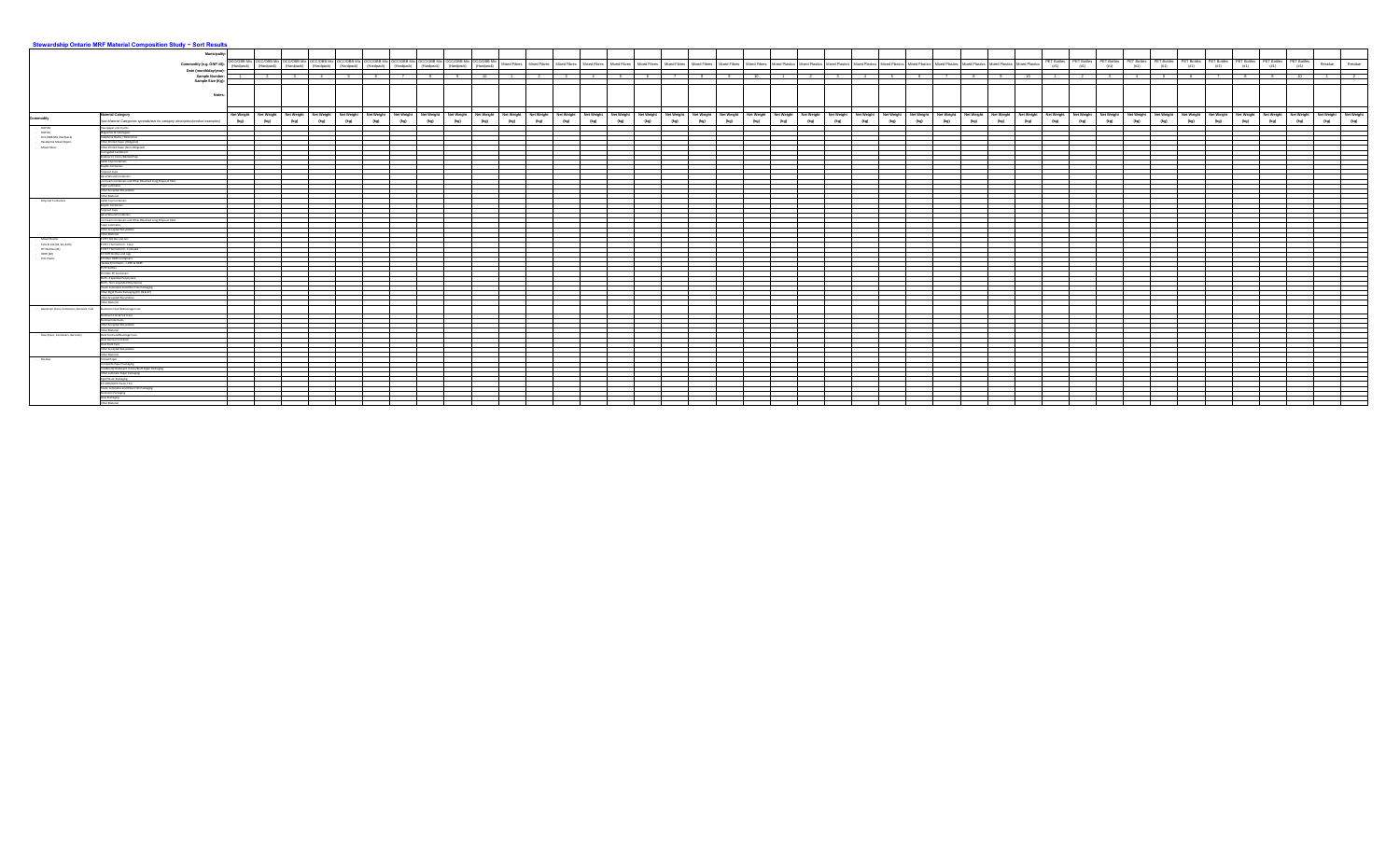| Municipality:<br>Residue<br>Residue<br>Residue<br>Commodity (e.g. ONP #8):  <br>Residue<br>Residue<br>Residue<br>Residue<br>Residue<br>Date (month/day/year):<br><b>Sample Number:</b><br>10<br>$\mathbf{R}$<br>Sample Size (Kg):<br><b>Notes:</b><br>Net Weight   Net Weight   Net Weight   Net Weight   Net Weight   Net Weight   Net Weight<br>Net Weight Net Weight<br>Net Weight Net Weight<br>Net Weight   Net Weight   Net Weight   Net Weight   Net Weight   Net Weight<br>Net Weight Net Weight<br><b>Material Category</b><br><b>Net Weight</b><br><b>Net Weight</b><br>Net Weight Net Weight<br>Net Weight   Net Weight   Net Weight   Net Weight  <br>Net Weight<br><b>Net Weight</b><br>(kg)<br>(kg)<br>(kg)<br>(kg)<br>(kg)<br>(kg)<br>(kg)<br>(kg)<br>(kg)<br>(kg)<br>(kg)<br>(kg)<br>(kg)<br>(ka)<br>(kg)<br>(k <sub>0</sub> )<br>(kg)<br>(kg)<br>(kg)<br>(kg)<br>(kg)<br>(ka)<br>(kg)<br>(see Material Categories spreadsheet for category description/product examples)<br>(kg)<br>(kg)<br>(kg)<br>(kg)<br>(kg)<br>(kg)<br><b>ONP#8</b><br>Newspaper and Inserts<br><b>ONP#6</b><br>Magazines & Catalogues<br>OCC/OBB Mix (Hardpack)<br>Telephone Books / Directories<br><b>Residential Mixed Papers</b><br>Other Printed Paper (Obligated)<br><b>Mixed Fibres</b><br>Other Printed Paper (Non-Obligated<br>Corrugated Cardboard<br>Boxboard / Cores/Molded Pul<br><b>Gable Top Containers</b><br><b>Aseptic Containers</b><br>Polycoat Cups<br><b>Spiral Wound Containers</b><br>Ice Cream Containers and Other Bleached Long Polycoat Fibre<br><b>Paper Laminates</b><br><b>Other Accepted Recyclables</b><br><b>Other Material</b><br><b>Gable Top Containers</b><br>- Polycoat Containers<br>Aseptic Containers<br>Polycoat Cups<br><b>Spiral Wound Containers</b><br>Ice Cream Containers and Other Bleached Long Polycoat Fibre<br>Paper Laminates<br><b>Other Accepted Recyclables</b><br><b>Other Material</b><br>#1 PET Bottles and Jars<br><b>Mixed Plastics</b><br>Tubs & Lids (#2, #4, & #5)<br>#1 PET Thermoform - Clear<br>PET Bottles (#1)<br>#1 PET Thermoform - Coloured<br>HDPE (#2)<br>#2 HDPE Bottles and Jugs<br><b>Film Plastic</b><br>#2 Other HDPE Containers<br>Flexible Film Plastic - LDPE & HDPE<br>#5 PP Bottles<br>#5 Other PP Containers<br>#6 PS - Expanded Polystyrene<br>#6 PS - Non-expanded Polystyrene<br>Plastic Laminates and Other Film Packaging<br>Other Rigid Plastic Packaging (#3, #4 & #7)<br>Other Accepted Recyclables<br><b>Other Material</b><br>Aluminum (Cans, Containers, Aerosols, Foil)<br>Aluminum Food & Beverage Cans<br>Aluminum Foil & Foil Trays<br>Aluminum Aerosols<br><b>Other Accepted Recyclables</b><br><b>Other Material</b><br>Steel Food and Beverage Cans<br>Steel (Cans, Containers, Aerosols)<br><b>Steel Aerosol Container</b><br><b>Steel Paint Cans</b><br>Other Accepted Recyclables<br>Other Material<br>Printed Paper<br>- Residue<br><b>Composite Paper Packaging</b><br>Cardboard/ Boxboard / Cores/Kraft Paper Packaging<br>Other Laminate Paper Packaging<br>Rigid Plastic Packaging<br>#2 LDPE/HDPE Plastic Film<br>Plastic Laminates and Other Film Packaging<br>Aluminum Packaging<br><b>Steel Packaging</b><br><b>Other Material</b> |                  | Stewardship Ontario MRF Material Composition Study - Sort Results |  |  |  |  |  |  |  |  |  |  |  |  |  |  |  |  |  |  |  |  |
|-----------------------------------------------------------------------------------------------------------------------------------------------------------------------------------------------------------------------------------------------------------------------------------------------------------------------------------------------------------------------------------------------------------------------------------------------------------------------------------------------------------------------------------------------------------------------------------------------------------------------------------------------------------------------------------------------------------------------------------------------------------------------------------------------------------------------------------------------------------------------------------------------------------------------------------------------------------------------------------------------------------------------------------------------------------------------------------------------------------------------------------------------------------------------------------------------------------------------------------------------------------------------------------------------------------------------------------------------------------------------------------------------------------------------------------------------------------------------------------------------------------------------------------------------------------------------------------------------------------------------------------------------------------------------------------------------------------------------------------------------------------------------------------------------------------------------------------------------------------------------------------------------------------------------------------------------------------------------------------------------------------------------------------------------------------------------------------------------------------------------------------------------------------------------------------------------------------------------------------------------------------------------------------------------------------------------------------------------------------------------------------------------------------------------------------------------------------------------------------------------------------------------------------------------------------------------------------------------------------------------------------------------------------------------------------------------------------------------------------------------------------------------------------------------------------------------------------------------------------------------------------------------------------------------------------------------------------------------------------------------------------------------------------------------------------------------------------------------------------------------------------------------------------------------------------------------------------------------------------------------|------------------|-------------------------------------------------------------------|--|--|--|--|--|--|--|--|--|--|--|--|--|--|--|--|--|--|--|--|
|                                                                                                                                                                                                                                                                                                                                                                                                                                                                                                                                                                                                                                                                                                                                                                                                                                                                                                                                                                                                                                                                                                                                                                                                                                                                                                                                                                                                                                                                                                                                                                                                                                                                                                                                                                                                                                                                                                                                                                                                                                                                                                                                                                                                                                                                                                                                                                                                                                                                                                                                                                                                                                                                                                                                                                                                                                                                                                                                                                                                                                                                                                                                                                                                                                               |                  |                                                                   |  |  |  |  |  |  |  |  |  |  |  |  |  |  |  |  |  |  |  |  |
|                                                                                                                                                                                                                                                                                                                                                                                                                                                                                                                                                                                                                                                                                                                                                                                                                                                                                                                                                                                                                                                                                                                                                                                                                                                                                                                                                                                                                                                                                                                                                                                                                                                                                                                                                                                                                                                                                                                                                                                                                                                                                                                                                                                                                                                                                                                                                                                                                                                                                                                                                                                                                                                                                                                                                                                                                                                                                                                                                                                                                                                                                                                                                                                                                                               |                  |                                                                   |  |  |  |  |  |  |  |  |  |  |  |  |  |  |  |  |  |  |  |  |
|                                                                                                                                                                                                                                                                                                                                                                                                                                                                                                                                                                                                                                                                                                                                                                                                                                                                                                                                                                                                                                                                                                                                                                                                                                                                                                                                                                                                                                                                                                                                                                                                                                                                                                                                                                                                                                                                                                                                                                                                                                                                                                                                                                                                                                                                                                                                                                                                                                                                                                                                                                                                                                                                                                                                                                                                                                                                                                                                                                                                                                                                                                                                                                                                                                               |                  |                                                                   |  |  |  |  |  |  |  |  |  |  |  |  |  |  |  |  |  |  |  |  |
|                                                                                                                                                                                                                                                                                                                                                                                                                                                                                                                                                                                                                                                                                                                                                                                                                                                                                                                                                                                                                                                                                                                                                                                                                                                                                                                                                                                                                                                                                                                                                                                                                                                                                                                                                                                                                                                                                                                                                                                                                                                                                                                                                                                                                                                                                                                                                                                                                                                                                                                                                                                                                                                                                                                                                                                                                                                                                                                                                                                                                                                                                                                                                                                                                                               |                  |                                                                   |  |  |  |  |  |  |  |  |  |  |  |  |  |  |  |  |  |  |  |  |
|                                                                                                                                                                                                                                                                                                                                                                                                                                                                                                                                                                                                                                                                                                                                                                                                                                                                                                                                                                                                                                                                                                                                                                                                                                                                                                                                                                                                                                                                                                                                                                                                                                                                                                                                                                                                                                                                                                                                                                                                                                                                                                                                                                                                                                                                                                                                                                                                                                                                                                                                                                                                                                                                                                                                                                                                                                                                                                                                                                                                                                                                                                                                                                                                                                               |                  |                                                                   |  |  |  |  |  |  |  |  |  |  |  |  |  |  |  |  |  |  |  |  |
|                                                                                                                                                                                                                                                                                                                                                                                                                                                                                                                                                                                                                                                                                                                                                                                                                                                                                                                                                                                                                                                                                                                                                                                                                                                                                                                                                                                                                                                                                                                                                                                                                                                                                                                                                                                                                                                                                                                                                                                                                                                                                                                                                                                                                                                                                                                                                                                                                                                                                                                                                                                                                                                                                                                                                                                                                                                                                                                                                                                                                                                                                                                                                                                                                                               |                  |                                                                   |  |  |  |  |  |  |  |  |  |  |  |  |  |  |  |  |  |  |  |  |
|                                                                                                                                                                                                                                                                                                                                                                                                                                                                                                                                                                                                                                                                                                                                                                                                                                                                                                                                                                                                                                                                                                                                                                                                                                                                                                                                                                                                                                                                                                                                                                                                                                                                                                                                                                                                                                                                                                                                                                                                                                                                                                                                                                                                                                                                                                                                                                                                                                                                                                                                                                                                                                                                                                                                                                                                                                                                                                                                                                                                                                                                                                                                                                                                                                               |                  |                                                                   |  |  |  |  |  |  |  |  |  |  |  |  |  |  |  |  |  |  |  |  |
|                                                                                                                                                                                                                                                                                                                                                                                                                                                                                                                                                                                                                                                                                                                                                                                                                                                                                                                                                                                                                                                                                                                                                                                                                                                                                                                                                                                                                                                                                                                                                                                                                                                                                                                                                                                                                                                                                                                                                                                                                                                                                                                                                                                                                                                                                                                                                                                                                                                                                                                                                                                                                                                                                                                                                                                                                                                                                                                                                                                                                                                                                                                                                                                                                                               |                  |                                                                   |  |  |  |  |  |  |  |  |  |  |  |  |  |  |  |  |  |  |  |  |
|                                                                                                                                                                                                                                                                                                                                                                                                                                                                                                                                                                                                                                                                                                                                                                                                                                                                                                                                                                                                                                                                                                                                                                                                                                                                                                                                                                                                                                                                                                                                                                                                                                                                                                                                                                                                                                                                                                                                                                                                                                                                                                                                                                                                                                                                                                                                                                                                                                                                                                                                                                                                                                                                                                                                                                                                                                                                                                                                                                                                                                                                                                                                                                                                                                               | <b>Commodity</b> |                                                                   |  |  |  |  |  |  |  |  |  |  |  |  |  |  |  |  |  |  |  |  |
|                                                                                                                                                                                                                                                                                                                                                                                                                                                                                                                                                                                                                                                                                                                                                                                                                                                                                                                                                                                                                                                                                                                                                                                                                                                                                                                                                                                                                                                                                                                                                                                                                                                                                                                                                                                                                                                                                                                                                                                                                                                                                                                                                                                                                                                                                                                                                                                                                                                                                                                                                                                                                                                                                                                                                                                                                                                                                                                                                                                                                                                                                                                                                                                                                                               |                  |                                                                   |  |  |  |  |  |  |  |  |  |  |  |  |  |  |  |  |  |  |  |  |
|                                                                                                                                                                                                                                                                                                                                                                                                                                                                                                                                                                                                                                                                                                                                                                                                                                                                                                                                                                                                                                                                                                                                                                                                                                                                                                                                                                                                                                                                                                                                                                                                                                                                                                                                                                                                                                                                                                                                                                                                                                                                                                                                                                                                                                                                                                                                                                                                                                                                                                                                                                                                                                                                                                                                                                                                                                                                                                                                                                                                                                                                                                                                                                                                                                               |                  |                                                                   |  |  |  |  |  |  |  |  |  |  |  |  |  |  |  |  |  |  |  |  |
|                                                                                                                                                                                                                                                                                                                                                                                                                                                                                                                                                                                                                                                                                                                                                                                                                                                                                                                                                                                                                                                                                                                                                                                                                                                                                                                                                                                                                                                                                                                                                                                                                                                                                                                                                                                                                                                                                                                                                                                                                                                                                                                                                                                                                                                                                                                                                                                                                                                                                                                                                                                                                                                                                                                                                                                                                                                                                                                                                                                                                                                                                                                                                                                                                                               |                  |                                                                   |  |  |  |  |  |  |  |  |  |  |  |  |  |  |  |  |  |  |  |  |
|                                                                                                                                                                                                                                                                                                                                                                                                                                                                                                                                                                                                                                                                                                                                                                                                                                                                                                                                                                                                                                                                                                                                                                                                                                                                                                                                                                                                                                                                                                                                                                                                                                                                                                                                                                                                                                                                                                                                                                                                                                                                                                                                                                                                                                                                                                                                                                                                                                                                                                                                                                                                                                                                                                                                                                                                                                                                                                                                                                                                                                                                                                                                                                                                                                               |                  |                                                                   |  |  |  |  |  |  |  |  |  |  |  |  |  |  |  |  |  |  |  |  |
|                                                                                                                                                                                                                                                                                                                                                                                                                                                                                                                                                                                                                                                                                                                                                                                                                                                                                                                                                                                                                                                                                                                                                                                                                                                                                                                                                                                                                                                                                                                                                                                                                                                                                                                                                                                                                                                                                                                                                                                                                                                                                                                                                                                                                                                                                                                                                                                                                                                                                                                                                                                                                                                                                                                                                                                                                                                                                                                                                                                                                                                                                                                                                                                                                                               |                  |                                                                   |  |  |  |  |  |  |  |  |  |  |  |  |  |  |  |  |  |  |  |  |
|                                                                                                                                                                                                                                                                                                                                                                                                                                                                                                                                                                                                                                                                                                                                                                                                                                                                                                                                                                                                                                                                                                                                                                                                                                                                                                                                                                                                                                                                                                                                                                                                                                                                                                                                                                                                                                                                                                                                                                                                                                                                                                                                                                                                                                                                                                                                                                                                                                                                                                                                                                                                                                                                                                                                                                                                                                                                                                                                                                                                                                                                                                                                                                                                                                               |                  |                                                                   |  |  |  |  |  |  |  |  |  |  |  |  |  |  |  |  |  |  |  |  |
|                                                                                                                                                                                                                                                                                                                                                                                                                                                                                                                                                                                                                                                                                                                                                                                                                                                                                                                                                                                                                                                                                                                                                                                                                                                                                                                                                                                                                                                                                                                                                                                                                                                                                                                                                                                                                                                                                                                                                                                                                                                                                                                                                                                                                                                                                                                                                                                                                                                                                                                                                                                                                                                                                                                                                                                                                                                                                                                                                                                                                                                                                                                                                                                                                                               |                  |                                                                   |  |  |  |  |  |  |  |  |  |  |  |  |  |  |  |  |  |  |  |  |
|                                                                                                                                                                                                                                                                                                                                                                                                                                                                                                                                                                                                                                                                                                                                                                                                                                                                                                                                                                                                                                                                                                                                                                                                                                                                                                                                                                                                                                                                                                                                                                                                                                                                                                                                                                                                                                                                                                                                                                                                                                                                                                                                                                                                                                                                                                                                                                                                                                                                                                                                                                                                                                                                                                                                                                                                                                                                                                                                                                                                                                                                                                                                                                                                                                               |                  |                                                                   |  |  |  |  |  |  |  |  |  |  |  |  |  |  |  |  |  |  |  |  |
|                                                                                                                                                                                                                                                                                                                                                                                                                                                                                                                                                                                                                                                                                                                                                                                                                                                                                                                                                                                                                                                                                                                                                                                                                                                                                                                                                                                                                                                                                                                                                                                                                                                                                                                                                                                                                                                                                                                                                                                                                                                                                                                                                                                                                                                                                                                                                                                                                                                                                                                                                                                                                                                                                                                                                                                                                                                                                                                                                                                                                                                                                                                                                                                                                                               |                  |                                                                   |  |  |  |  |  |  |  |  |  |  |  |  |  |  |  |  |  |  |  |  |
|                                                                                                                                                                                                                                                                                                                                                                                                                                                                                                                                                                                                                                                                                                                                                                                                                                                                                                                                                                                                                                                                                                                                                                                                                                                                                                                                                                                                                                                                                                                                                                                                                                                                                                                                                                                                                                                                                                                                                                                                                                                                                                                                                                                                                                                                                                                                                                                                                                                                                                                                                                                                                                                                                                                                                                                                                                                                                                                                                                                                                                                                                                                                                                                                                                               |                  |                                                                   |  |  |  |  |  |  |  |  |  |  |  |  |  |  |  |  |  |  |  |  |
|                                                                                                                                                                                                                                                                                                                                                                                                                                                                                                                                                                                                                                                                                                                                                                                                                                                                                                                                                                                                                                                                                                                                                                                                                                                                                                                                                                                                                                                                                                                                                                                                                                                                                                                                                                                                                                                                                                                                                                                                                                                                                                                                                                                                                                                                                                                                                                                                                                                                                                                                                                                                                                                                                                                                                                                                                                                                                                                                                                                                                                                                                                                                                                                                                                               |                  |                                                                   |  |  |  |  |  |  |  |  |  |  |  |  |  |  |  |  |  |  |  |  |
|                                                                                                                                                                                                                                                                                                                                                                                                                                                                                                                                                                                                                                                                                                                                                                                                                                                                                                                                                                                                                                                                                                                                                                                                                                                                                                                                                                                                                                                                                                                                                                                                                                                                                                                                                                                                                                                                                                                                                                                                                                                                                                                                                                                                                                                                                                                                                                                                                                                                                                                                                                                                                                                                                                                                                                                                                                                                                                                                                                                                                                                                                                                                                                                                                                               |                  |                                                                   |  |  |  |  |  |  |  |  |  |  |  |  |  |  |  |  |  |  |  |  |
|                                                                                                                                                                                                                                                                                                                                                                                                                                                                                                                                                                                                                                                                                                                                                                                                                                                                                                                                                                                                                                                                                                                                                                                                                                                                                                                                                                                                                                                                                                                                                                                                                                                                                                                                                                                                                                                                                                                                                                                                                                                                                                                                                                                                                                                                                                                                                                                                                                                                                                                                                                                                                                                                                                                                                                                                                                                                                                                                                                                                                                                                                                                                                                                                                                               |                  |                                                                   |  |  |  |  |  |  |  |  |  |  |  |  |  |  |  |  |  |  |  |  |
|                                                                                                                                                                                                                                                                                                                                                                                                                                                                                                                                                                                                                                                                                                                                                                                                                                                                                                                                                                                                                                                                                                                                                                                                                                                                                                                                                                                                                                                                                                                                                                                                                                                                                                                                                                                                                                                                                                                                                                                                                                                                                                                                                                                                                                                                                                                                                                                                                                                                                                                                                                                                                                                                                                                                                                                                                                                                                                                                                                                                                                                                                                                                                                                                                                               |                  |                                                                   |  |  |  |  |  |  |  |  |  |  |  |  |  |  |  |  |  |  |  |  |
|                                                                                                                                                                                                                                                                                                                                                                                                                                                                                                                                                                                                                                                                                                                                                                                                                                                                                                                                                                                                                                                                                                                                                                                                                                                                                                                                                                                                                                                                                                                                                                                                                                                                                                                                                                                                                                                                                                                                                                                                                                                                                                                                                                                                                                                                                                                                                                                                                                                                                                                                                                                                                                                                                                                                                                                                                                                                                                                                                                                                                                                                                                                                                                                                                                               |                  |                                                                   |  |  |  |  |  |  |  |  |  |  |  |  |  |  |  |  |  |  |  |  |
|                                                                                                                                                                                                                                                                                                                                                                                                                                                                                                                                                                                                                                                                                                                                                                                                                                                                                                                                                                                                                                                                                                                                                                                                                                                                                                                                                                                                                                                                                                                                                                                                                                                                                                                                                                                                                                                                                                                                                                                                                                                                                                                                                                                                                                                                                                                                                                                                                                                                                                                                                                                                                                                                                                                                                                                                                                                                                                                                                                                                                                                                                                                                                                                                                                               |                  |                                                                   |  |  |  |  |  |  |  |  |  |  |  |  |  |  |  |  |  |  |  |  |
|                                                                                                                                                                                                                                                                                                                                                                                                                                                                                                                                                                                                                                                                                                                                                                                                                                                                                                                                                                                                                                                                                                                                                                                                                                                                                                                                                                                                                                                                                                                                                                                                                                                                                                                                                                                                                                                                                                                                                                                                                                                                                                                                                                                                                                                                                                                                                                                                                                                                                                                                                                                                                                                                                                                                                                                                                                                                                                                                                                                                                                                                                                                                                                                                                                               |                  |                                                                   |  |  |  |  |  |  |  |  |  |  |  |  |  |  |  |  |  |  |  |  |
|                                                                                                                                                                                                                                                                                                                                                                                                                                                                                                                                                                                                                                                                                                                                                                                                                                                                                                                                                                                                                                                                                                                                                                                                                                                                                                                                                                                                                                                                                                                                                                                                                                                                                                                                                                                                                                                                                                                                                                                                                                                                                                                                                                                                                                                                                                                                                                                                                                                                                                                                                                                                                                                                                                                                                                                                                                                                                                                                                                                                                                                                                                                                                                                                                                               |                  |                                                                   |  |  |  |  |  |  |  |  |  |  |  |  |  |  |  |  |  |  |  |  |
|                                                                                                                                                                                                                                                                                                                                                                                                                                                                                                                                                                                                                                                                                                                                                                                                                                                                                                                                                                                                                                                                                                                                                                                                                                                                                                                                                                                                                                                                                                                                                                                                                                                                                                                                                                                                                                                                                                                                                                                                                                                                                                                                                                                                                                                                                                                                                                                                                                                                                                                                                                                                                                                                                                                                                                                                                                                                                                                                                                                                                                                                                                                                                                                                                                               |                  |                                                                   |  |  |  |  |  |  |  |  |  |  |  |  |  |  |  |  |  |  |  |  |
|                                                                                                                                                                                                                                                                                                                                                                                                                                                                                                                                                                                                                                                                                                                                                                                                                                                                                                                                                                                                                                                                                                                                                                                                                                                                                                                                                                                                                                                                                                                                                                                                                                                                                                                                                                                                                                                                                                                                                                                                                                                                                                                                                                                                                                                                                                                                                                                                                                                                                                                                                                                                                                                                                                                                                                                                                                                                                                                                                                                                                                                                                                                                                                                                                                               |                  |                                                                   |  |  |  |  |  |  |  |  |  |  |  |  |  |  |  |  |  |  |  |  |
|                                                                                                                                                                                                                                                                                                                                                                                                                                                                                                                                                                                                                                                                                                                                                                                                                                                                                                                                                                                                                                                                                                                                                                                                                                                                                                                                                                                                                                                                                                                                                                                                                                                                                                                                                                                                                                                                                                                                                                                                                                                                                                                                                                                                                                                                                                                                                                                                                                                                                                                                                                                                                                                                                                                                                                                                                                                                                                                                                                                                                                                                                                                                                                                                                                               |                  |                                                                   |  |  |  |  |  |  |  |  |  |  |  |  |  |  |  |  |  |  |  |  |
|                                                                                                                                                                                                                                                                                                                                                                                                                                                                                                                                                                                                                                                                                                                                                                                                                                                                                                                                                                                                                                                                                                                                                                                                                                                                                                                                                                                                                                                                                                                                                                                                                                                                                                                                                                                                                                                                                                                                                                                                                                                                                                                                                                                                                                                                                                                                                                                                                                                                                                                                                                                                                                                                                                                                                                                                                                                                                                                                                                                                                                                                                                                                                                                                                                               |                  |                                                                   |  |  |  |  |  |  |  |  |  |  |  |  |  |  |  |  |  |  |  |  |
|                                                                                                                                                                                                                                                                                                                                                                                                                                                                                                                                                                                                                                                                                                                                                                                                                                                                                                                                                                                                                                                                                                                                                                                                                                                                                                                                                                                                                                                                                                                                                                                                                                                                                                                                                                                                                                                                                                                                                                                                                                                                                                                                                                                                                                                                                                                                                                                                                                                                                                                                                                                                                                                                                                                                                                                                                                                                                                                                                                                                                                                                                                                                                                                                                                               |                  |                                                                   |  |  |  |  |  |  |  |  |  |  |  |  |  |  |  |  |  |  |  |  |
|                                                                                                                                                                                                                                                                                                                                                                                                                                                                                                                                                                                                                                                                                                                                                                                                                                                                                                                                                                                                                                                                                                                                                                                                                                                                                                                                                                                                                                                                                                                                                                                                                                                                                                                                                                                                                                                                                                                                                                                                                                                                                                                                                                                                                                                                                                                                                                                                                                                                                                                                                                                                                                                                                                                                                                                                                                                                                                                                                                                                                                                                                                                                                                                                                                               |                  |                                                                   |  |  |  |  |  |  |  |  |  |  |  |  |  |  |  |  |  |  |  |  |
|                                                                                                                                                                                                                                                                                                                                                                                                                                                                                                                                                                                                                                                                                                                                                                                                                                                                                                                                                                                                                                                                                                                                                                                                                                                                                                                                                                                                                                                                                                                                                                                                                                                                                                                                                                                                                                                                                                                                                                                                                                                                                                                                                                                                                                                                                                                                                                                                                                                                                                                                                                                                                                                                                                                                                                                                                                                                                                                                                                                                                                                                                                                                                                                                                                               |                  |                                                                   |  |  |  |  |  |  |  |  |  |  |  |  |  |  |  |  |  |  |  |  |
|                                                                                                                                                                                                                                                                                                                                                                                                                                                                                                                                                                                                                                                                                                                                                                                                                                                                                                                                                                                                                                                                                                                                                                                                                                                                                                                                                                                                                                                                                                                                                                                                                                                                                                                                                                                                                                                                                                                                                                                                                                                                                                                                                                                                                                                                                                                                                                                                                                                                                                                                                                                                                                                                                                                                                                                                                                                                                                                                                                                                                                                                                                                                                                                                                                               |                  |                                                                   |  |  |  |  |  |  |  |  |  |  |  |  |  |  |  |  |  |  |  |  |
|                                                                                                                                                                                                                                                                                                                                                                                                                                                                                                                                                                                                                                                                                                                                                                                                                                                                                                                                                                                                                                                                                                                                                                                                                                                                                                                                                                                                                                                                                                                                                                                                                                                                                                                                                                                                                                                                                                                                                                                                                                                                                                                                                                                                                                                                                                                                                                                                                                                                                                                                                                                                                                                                                                                                                                                                                                                                                                                                                                                                                                                                                                                                                                                                                                               |                  |                                                                   |  |  |  |  |  |  |  |  |  |  |  |  |  |  |  |  |  |  |  |  |
|                                                                                                                                                                                                                                                                                                                                                                                                                                                                                                                                                                                                                                                                                                                                                                                                                                                                                                                                                                                                                                                                                                                                                                                                                                                                                                                                                                                                                                                                                                                                                                                                                                                                                                                                                                                                                                                                                                                                                                                                                                                                                                                                                                                                                                                                                                                                                                                                                                                                                                                                                                                                                                                                                                                                                                                                                                                                                                                                                                                                                                                                                                                                                                                                                                               |                  |                                                                   |  |  |  |  |  |  |  |  |  |  |  |  |  |  |  |  |  |  |  |  |
|                                                                                                                                                                                                                                                                                                                                                                                                                                                                                                                                                                                                                                                                                                                                                                                                                                                                                                                                                                                                                                                                                                                                                                                                                                                                                                                                                                                                                                                                                                                                                                                                                                                                                                                                                                                                                                                                                                                                                                                                                                                                                                                                                                                                                                                                                                                                                                                                                                                                                                                                                                                                                                                                                                                                                                                                                                                                                                                                                                                                                                                                                                                                                                                                                                               |                  |                                                                   |  |  |  |  |  |  |  |  |  |  |  |  |  |  |  |  |  |  |  |  |
|                                                                                                                                                                                                                                                                                                                                                                                                                                                                                                                                                                                                                                                                                                                                                                                                                                                                                                                                                                                                                                                                                                                                                                                                                                                                                                                                                                                                                                                                                                                                                                                                                                                                                                                                                                                                                                                                                                                                                                                                                                                                                                                                                                                                                                                                                                                                                                                                                                                                                                                                                                                                                                                                                                                                                                                                                                                                                                                                                                                                                                                                                                                                                                                                                                               |                  |                                                                   |  |  |  |  |  |  |  |  |  |  |  |  |  |  |  |  |  |  |  |  |
|                                                                                                                                                                                                                                                                                                                                                                                                                                                                                                                                                                                                                                                                                                                                                                                                                                                                                                                                                                                                                                                                                                                                                                                                                                                                                                                                                                                                                                                                                                                                                                                                                                                                                                                                                                                                                                                                                                                                                                                                                                                                                                                                                                                                                                                                                                                                                                                                                                                                                                                                                                                                                                                                                                                                                                                                                                                                                                                                                                                                                                                                                                                                                                                                                                               |                  |                                                                   |  |  |  |  |  |  |  |  |  |  |  |  |  |  |  |  |  |  |  |  |
|                                                                                                                                                                                                                                                                                                                                                                                                                                                                                                                                                                                                                                                                                                                                                                                                                                                                                                                                                                                                                                                                                                                                                                                                                                                                                                                                                                                                                                                                                                                                                                                                                                                                                                                                                                                                                                                                                                                                                                                                                                                                                                                                                                                                                                                                                                                                                                                                                                                                                                                                                                                                                                                                                                                                                                                                                                                                                                                                                                                                                                                                                                                                                                                                                                               |                  |                                                                   |  |  |  |  |  |  |  |  |  |  |  |  |  |  |  |  |  |  |  |  |
|                                                                                                                                                                                                                                                                                                                                                                                                                                                                                                                                                                                                                                                                                                                                                                                                                                                                                                                                                                                                                                                                                                                                                                                                                                                                                                                                                                                                                                                                                                                                                                                                                                                                                                                                                                                                                                                                                                                                                                                                                                                                                                                                                                                                                                                                                                                                                                                                                                                                                                                                                                                                                                                                                                                                                                                                                                                                                                                                                                                                                                                                                                                                                                                                                                               |                  |                                                                   |  |  |  |  |  |  |  |  |  |  |  |  |  |  |  |  |  |  |  |  |
|                                                                                                                                                                                                                                                                                                                                                                                                                                                                                                                                                                                                                                                                                                                                                                                                                                                                                                                                                                                                                                                                                                                                                                                                                                                                                                                                                                                                                                                                                                                                                                                                                                                                                                                                                                                                                                                                                                                                                                                                                                                                                                                                                                                                                                                                                                                                                                                                                                                                                                                                                                                                                                                                                                                                                                                                                                                                                                                                                                                                                                                                                                                                                                                                                                               |                  |                                                                   |  |  |  |  |  |  |  |  |  |  |  |  |  |  |  |  |  |  |  |  |
|                                                                                                                                                                                                                                                                                                                                                                                                                                                                                                                                                                                                                                                                                                                                                                                                                                                                                                                                                                                                                                                                                                                                                                                                                                                                                                                                                                                                                                                                                                                                                                                                                                                                                                                                                                                                                                                                                                                                                                                                                                                                                                                                                                                                                                                                                                                                                                                                                                                                                                                                                                                                                                                                                                                                                                                                                                                                                                                                                                                                                                                                                                                                                                                                                                               |                  |                                                                   |  |  |  |  |  |  |  |  |  |  |  |  |  |  |  |  |  |  |  |  |
|                                                                                                                                                                                                                                                                                                                                                                                                                                                                                                                                                                                                                                                                                                                                                                                                                                                                                                                                                                                                                                                                                                                                                                                                                                                                                                                                                                                                                                                                                                                                                                                                                                                                                                                                                                                                                                                                                                                                                                                                                                                                                                                                                                                                                                                                                                                                                                                                                                                                                                                                                                                                                                                                                                                                                                                                                                                                                                                                                                                                                                                                                                                                                                                                                                               |                  |                                                                   |  |  |  |  |  |  |  |  |  |  |  |  |  |  |  |  |  |  |  |  |
|                                                                                                                                                                                                                                                                                                                                                                                                                                                                                                                                                                                                                                                                                                                                                                                                                                                                                                                                                                                                                                                                                                                                                                                                                                                                                                                                                                                                                                                                                                                                                                                                                                                                                                                                                                                                                                                                                                                                                                                                                                                                                                                                                                                                                                                                                                                                                                                                                                                                                                                                                                                                                                                                                                                                                                                                                                                                                                                                                                                                                                                                                                                                                                                                                                               |                  |                                                                   |  |  |  |  |  |  |  |  |  |  |  |  |  |  |  |  |  |  |  |  |
|                                                                                                                                                                                                                                                                                                                                                                                                                                                                                                                                                                                                                                                                                                                                                                                                                                                                                                                                                                                                                                                                                                                                                                                                                                                                                                                                                                                                                                                                                                                                                                                                                                                                                                                                                                                                                                                                                                                                                                                                                                                                                                                                                                                                                                                                                                                                                                                                                                                                                                                                                                                                                                                                                                                                                                                                                                                                                                                                                                                                                                                                                                                                                                                                                                               |                  |                                                                   |  |  |  |  |  |  |  |  |  |  |  |  |  |  |  |  |  |  |  |  |
|                                                                                                                                                                                                                                                                                                                                                                                                                                                                                                                                                                                                                                                                                                                                                                                                                                                                                                                                                                                                                                                                                                                                                                                                                                                                                                                                                                                                                                                                                                                                                                                                                                                                                                                                                                                                                                                                                                                                                                                                                                                                                                                                                                                                                                                                                                                                                                                                                                                                                                                                                                                                                                                                                                                                                                                                                                                                                                                                                                                                                                                                                                                                                                                                                                               |                  |                                                                   |  |  |  |  |  |  |  |  |  |  |  |  |  |  |  |  |  |  |  |  |
|                                                                                                                                                                                                                                                                                                                                                                                                                                                                                                                                                                                                                                                                                                                                                                                                                                                                                                                                                                                                                                                                                                                                                                                                                                                                                                                                                                                                                                                                                                                                                                                                                                                                                                                                                                                                                                                                                                                                                                                                                                                                                                                                                                                                                                                                                                                                                                                                                                                                                                                                                                                                                                                                                                                                                                                                                                                                                                                                                                                                                                                                                                                                                                                                                                               |                  |                                                                   |  |  |  |  |  |  |  |  |  |  |  |  |  |  |  |  |  |  |  |  |
|                                                                                                                                                                                                                                                                                                                                                                                                                                                                                                                                                                                                                                                                                                                                                                                                                                                                                                                                                                                                                                                                                                                                                                                                                                                                                                                                                                                                                                                                                                                                                                                                                                                                                                                                                                                                                                                                                                                                                                                                                                                                                                                                                                                                                                                                                                                                                                                                                                                                                                                                                                                                                                                                                                                                                                                                                                                                                                                                                                                                                                                                                                                                                                                                                                               |                  |                                                                   |  |  |  |  |  |  |  |  |  |  |  |  |  |  |  |  |  |  |  |  |
|                                                                                                                                                                                                                                                                                                                                                                                                                                                                                                                                                                                                                                                                                                                                                                                                                                                                                                                                                                                                                                                                                                                                                                                                                                                                                                                                                                                                                                                                                                                                                                                                                                                                                                                                                                                                                                                                                                                                                                                                                                                                                                                                                                                                                                                                                                                                                                                                                                                                                                                                                                                                                                                                                                                                                                                                                                                                                                                                                                                                                                                                                                                                                                                                                                               |                  |                                                                   |  |  |  |  |  |  |  |  |  |  |  |  |  |  |  |  |  |  |  |  |
|                                                                                                                                                                                                                                                                                                                                                                                                                                                                                                                                                                                                                                                                                                                                                                                                                                                                                                                                                                                                                                                                                                                                                                                                                                                                                                                                                                                                                                                                                                                                                                                                                                                                                                                                                                                                                                                                                                                                                                                                                                                                                                                                                                                                                                                                                                                                                                                                                                                                                                                                                                                                                                                                                                                                                                                                                                                                                                                                                                                                                                                                                                                                                                                                                                               |                  |                                                                   |  |  |  |  |  |  |  |  |  |  |  |  |  |  |  |  |  |  |  |  |
|                                                                                                                                                                                                                                                                                                                                                                                                                                                                                                                                                                                                                                                                                                                                                                                                                                                                                                                                                                                                                                                                                                                                                                                                                                                                                                                                                                                                                                                                                                                                                                                                                                                                                                                                                                                                                                                                                                                                                                                                                                                                                                                                                                                                                                                                                                                                                                                                                                                                                                                                                                                                                                                                                                                                                                                                                                                                                                                                                                                                                                                                                                                                                                                                                                               |                  |                                                                   |  |  |  |  |  |  |  |  |  |  |  |  |  |  |  |  |  |  |  |  |